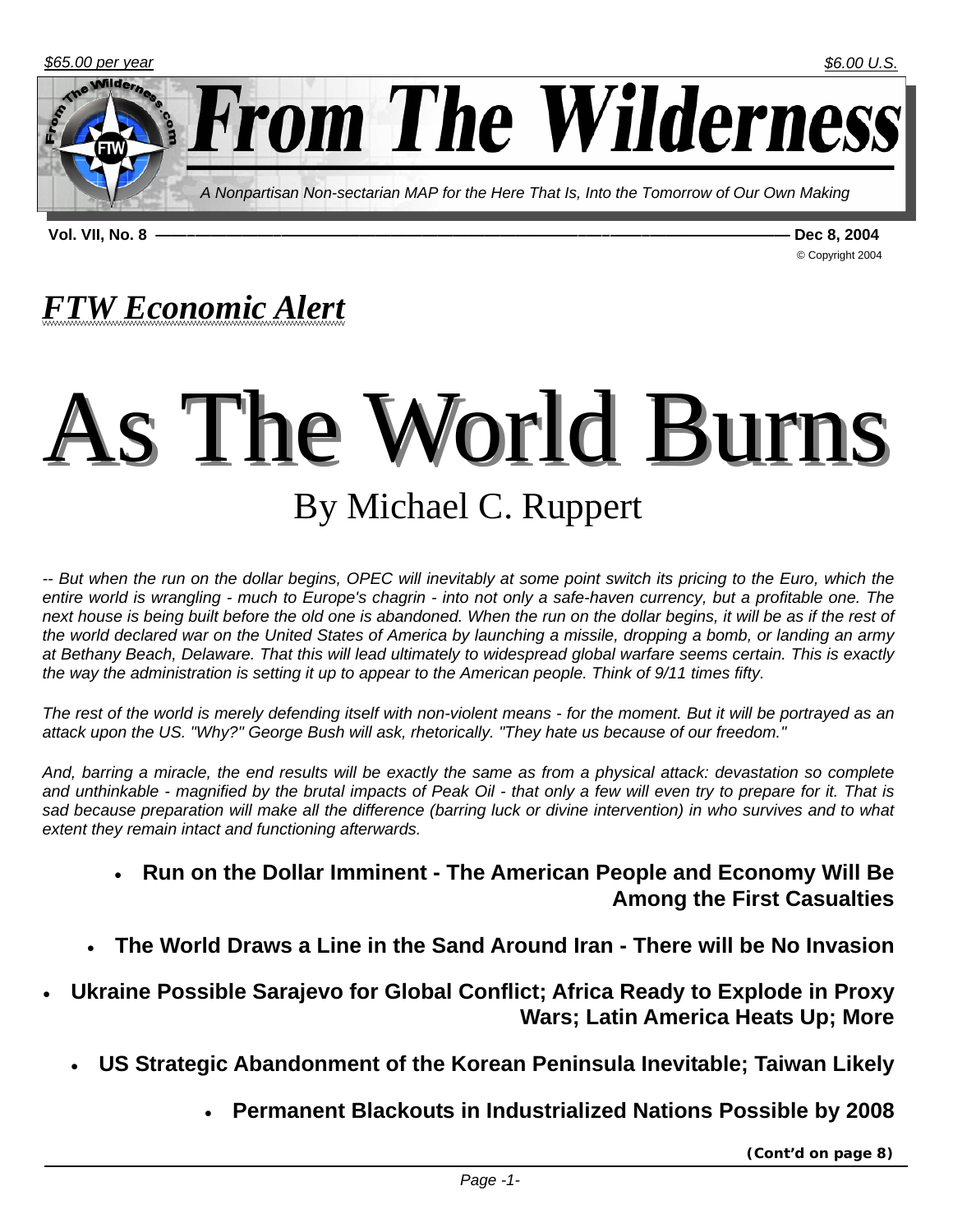#### *From the Wilderness*

Michael C. Ruppert Publisher/Editor

| Assistant Managing EditorJamey Hecht, Ph.D.  |  |
|----------------------------------------------|--|
| Contributing EditorPeter Dale Scott, Ph.D.   |  |
|                                              |  |
| Military / Veteran's Affairs EditorStan Goff |  |

*From The Wilderness* is published eleven times annually. Subscriptions are \$65 (US) for 11 issues.

> *From The Wilderness*  P.O Box 6061 – 350, Sherman Oaks, CA 91413 www.fromthewilderness.com editorial: editor@copvcia.com subscriptions and customer service: service@copvcia.com

(818) 788-8791 \* (818) 981-2847 fax

#### **TABLE OF CONTENTS**

© Copyright 2004-2005 Michael C. Ruppert and *From The Wilderness Publications*, www.fromthewilderness.com. All rights reserved.

j

Any story, originally published in From The Wilderness more than thirty days old may be reprinted in its entirety, non-commercially, if, and only if, the author's name remains attached and the following statement appears.

"Reprinted with permission, Michael C. Ruppert and From The Wilderness Publications, www.copvcia.com, P.O Box 6061 – 350, Sherman Oaks, CA 91413, (818) 788-8791. FTW is published monthly; annual subscriptions are \$65 per year."

THIS WAIVER DOES NOT APPLY TO PUBLICATION OF NEW BOOKS.

For reprint permission for "for profit" publication, please contact FTW. For Terms and conditions on subscriptions and the From the Wilderness website, please see our website at: www.fromthewilderness.com or send a self-addressed stamped envelope with the request to the above address.

# Holíday Message from Míchael C. Ruppert

This is a bittersweet holiday season. *FTW* is celebrating its amazing growth thanks to your support and the wonderful hard work and dedication of all our staff, writers and editors. We love all of you and we thank you for loving us.

I can make no promises that things will get better next year, or that this Christmas will signify a new beginning or a new world covenant. Some darknesses do not pass that quickly.

The only thing that *FTW* can promise you for next year is that we are going to completely reorganize ourselves in full recognition that what we need, and what you want, is better real-time reporting of *FTW's* unique brand of news, analysis, and mapmaking. We promise you that we will be spending less time on history and more time and money looking at the serious challenges that lie immediately ahead of us.

To everything there is a season, and a time to every purpose under heaven. What's coming now is the season however long it may last - of preparation.

This is a good time, for all who have that luxury, to sit quietly for a spell in the winter darkness and reflect. Not until we sit quietly with uncertainty for a while - walking towards our fears rather than wishing ourselves away from them - will we find the stillness and resolve to see a path through darkness rather than around it.

The only way out of the wilderness is through it.

The entire *FTW* staff wishes all of you and yours a happy and safe holiday season. Know that we'll be looking out harder for all of you next year and that truly, our thoughts are with you.

From me and all the *FTW* family,

Mike Ruppert

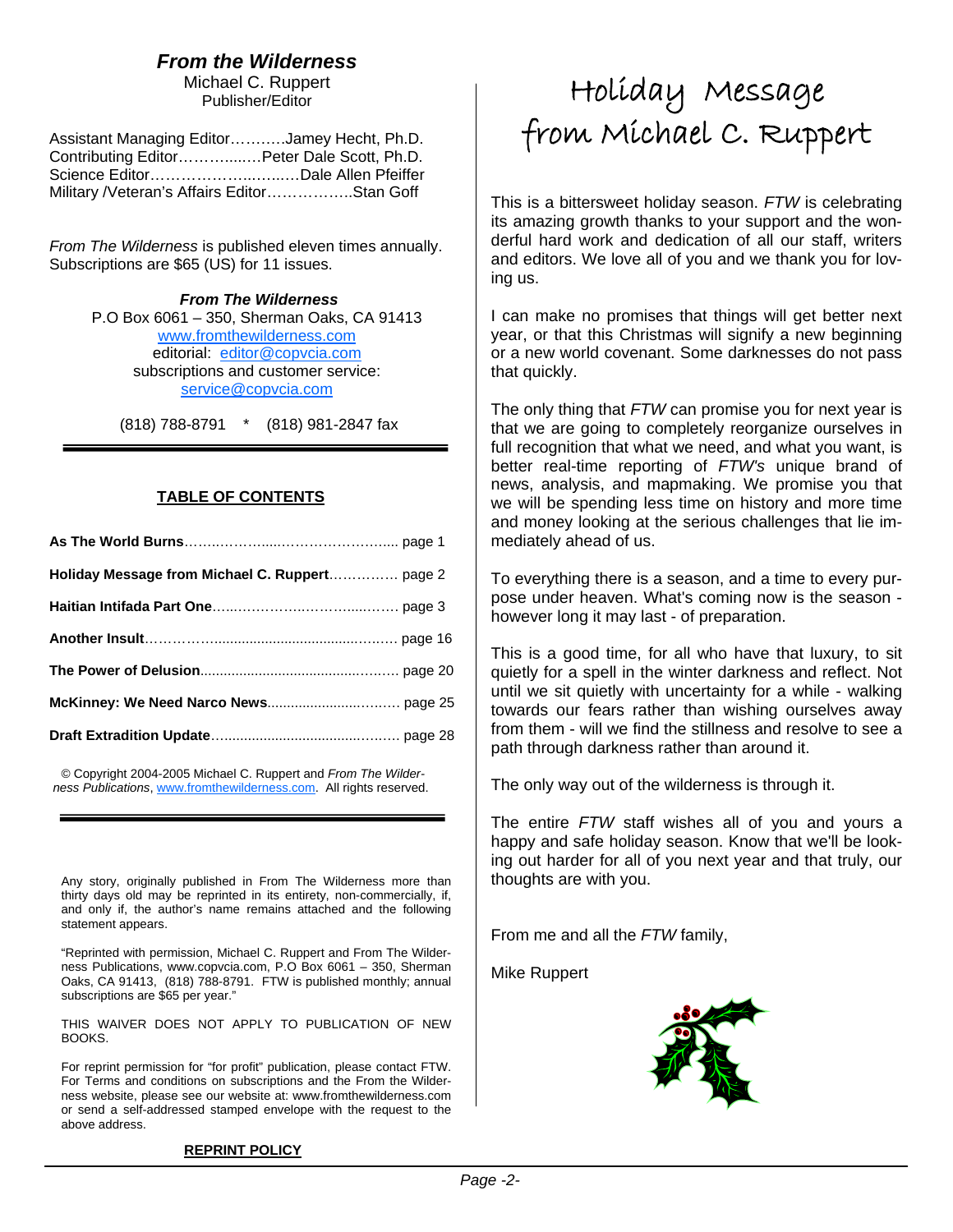*[This is a time of peril and opportunity. As the tepid, myopic, gatekeeping left is beaten once more by a resurgent but desperate right wing, mass movements are bestirring themselves throughout Latin America and elsewhere. In the Caribbean, Haiti is a unique crucible of these political dynamics, in which the filthy legacy of white supremacy mixes with intense class rivalries under the predatory gaze of American regional imperialists and reactionary French influence. But as the dollar begins its vertiginous fall, and the mythology of U.S. military omnipotence is discredited (at an horrific cost in Iraqi lives), and Peak Oil transforms everything under the sun, political economy will be twisted into new shapes. The stakes have not been so high, nor the pressures so intense, since 1968. In this bracing twopart series, FTW military editor Stan Goff turns his attention to the crisis in post-Aristide Haiti and its symbolic drama on the world stage. - JAH]*

#### THE HAITIAN INTIFADA **A story of politics from black and white, high and low**

#### **By Stan Goff**

*November 30, 2004 0800 PDT (FTW)* - **H**ow about those elections!

We are still watching this peculiar spectacle of American politics, wherein there was an unprecedented voter turnout, in a fight engendered by a mass movement that opposed a war, and in which those who opposed the incumbent and his war backed a candidate who consistently promised to expand that same war, and a campaign that was utterly devoid of any genuine discussion of the true causes and contexts of the war. The other thing we have just witnessed - which has also gone largely without public comment - is an astounding electoral victory delivered by a majority white voting bloc that is consciously but quietly voting what it perceives to be its embattled racial interests.

As military editor for *FTW* and as a former career soldier who has embraced a politics of resistance to imperialism, a pretty small niche in the current political ecology, I have been preoccupied with the rapidly evolving US military disaster in Southwest Asia - the focal point being Iraq. This region and that war, in my opinion, remain the central but not exclusive drama of a period that history will likely record as both tragedy and farce - as was the election - provided one direct one's attention solely to the abuses, delusions, and failures of the American state's putative leadership.

I think, however, that reducing our period to the judgments of leaders, or even to a description of the decadent irrelevance of American political discourse, is a mistake that further serves to obscure the very real, very promising, yet very dangerous descent of American imperialism. And the paradoxical political and racial cosmologies of American domestic politics are as tightly bound to this global conjuncture as a Gordian knot.

There are many broad developments associated with the perfect storm building in and around the global oil patch, but storms are transient. Once this one passes, and once the world's communities are presented with a fundamentally changed reality, how will they, how will we… adapt? This is a question that the Left and its allies cannot afford to ignore, I don't think, because shifts in power can happen with stunning speed when they do happen, and the power vacuums that appear in these tectonic shifts are filled not by those who have simply held the moral high ground, but by those who can exercise leadership and *who are prepared to take and use political power*.

Barring some encyclopedic and continually updated grasp of all shifting circumstances in all places at all times, we simply cannot predict exactly what any contingent future might look like. We cannot know what the world system will look like in the next decade or so which is a mere instant in historical evolution - but we can know that its essence will be influenced yet not determined by the most powerful actors in that system. Some of those actors that get lost in our discourse and our calculations are the great masses of people who are exploited, manipulated, and, more and more, expelled from that system.

I believe that there is one *sure* tendency that is making its way inexorably through the current din of social collapse and war, and that is not the *expansion* but the *erosion* of American power. This implosion of American global *hegemony*, then American *power* itself (they are not the same thing), is easy to miss precisely because the most prominent *symptom* of that structural weakness is the exercise of overwhelming conventional military supremacy.

Military issues have come to the fore in this period not out of some privileging of the military as subject matter, but because as the structural crises that fundamentally define this period increasingly threaten American dominance and the imperial dominant class who wields political authority, the structural weakness of the whole system has forced this dominant class to fall back on the direct and open exercise of military violence.

*Hegemony*, as it was described by Gramsci, is that more stable exercise of power that is characterized by the *consent* of the dominated. In the United States,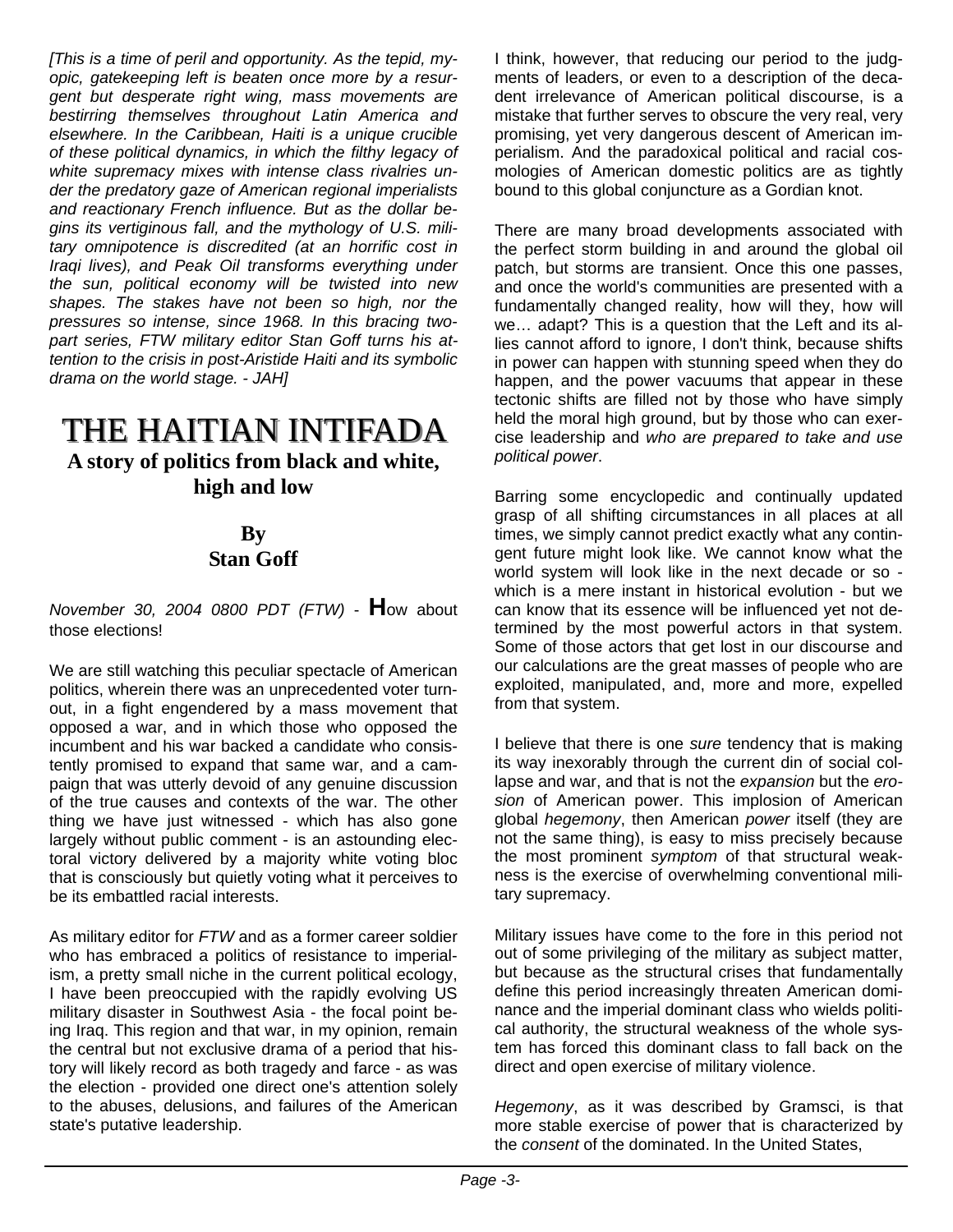where elections are still seen as the ultimate arbiter of social power and even the 2000 election theft was widely tolerated, there is *hegemony*.

When Haitians, whom I will talk about extensively further down, are faced with the usurpation of their elected government, they lock the country down with ad hoc roadblocks and raise hell in the streets. We, by contrast, write anodyne columns, fret for a couple of days, and go dutifully back to work. Hegemony.

Hegemony is characterized most fundamentally not just by obedience, but by the internalization of the social and political *legitimacy* of the dominant class. The failure of hegemony is manifested when the struggle for political power is taken *outside* the established norms of elections, laws, and other mechanisms of the so-called social contract. This is what we are seeing in Iraq right now in bold relief.

The problem with the loss of global hegemony by US elites is not that military power is not efficacious. In many instances, it has worked. But as the world system becomes ever more rationalized, more structurally interfused, then the military as last resort for adjustment to structural crisis must theoretically have a global reach. It does not.

The specific crisis in Iraq is not the crisis of military defeat - which is not, at any rate, ultimately determined by tactical outcomes, but by political outcomes. The US crisis in Iraq is that one goal of that occupation was to *demonstrate* a fictional US military invincibility - to shock and awe the world. The crisis is not simply the very real tactical crisis that we can smell emanating from the podium of every Pollyanna briefing from Rumsfeld's War Department. The deeper crisis is that the shock-andawe bluff is being successfully called, and the rest of the world is now alive to the fact that the great power bleeds.

The assault on Fallujah as this is written has only sparked attacks outside Fallujah so extensive that the operation itself has come to be referred to as "squeezing Jell-O."

This development of increasingly open resistance has created a huge dilemma for much of the world's political leadership, *including* that leadership that exercised various forms of resistance to the specific agenda of the Bush administration, and even that leadership around the world that the masses themselves have thrown up in the face of the more general depredations of neoliberal loan-sharking.

That dilemma is that *if* the power of those holding political power, and the power of the United States, can be

called into question by the masses anywhere and everywhere, then every powerful figure in the status quo even so-called progressive leaders- will ask themselves, what stops these same masses from calling our power into question, too?

This is a situation analogous to militant labor movements that often prove as alarming to a union bureaucrat as they do to a boss. Faced with truly democratic or grassroots movements that decide to withdraw their recognition of the legitimacy of the system itself, these bureaucrats and brokers who guard the left flank of power will show their true colors and cling to the pant-legs of their bourgeoisie like a frightened child in the face of an angry and abusive guardian.

This process is playing out now in Latin America as we see the first tremors of what will inevitably become a kind of political continental drift away from the American empire.

The imposition of misery by IMF structural adjustment programs, with external dollar-debt as their central feature, has reached its breaking point in places across the continent and throughout the adjacent Caribbean, at the same time that the mask of military invincibility is being torn off the US by the car bombs, IED's, RPG's, and Kalashnikovs of Mesopotamia.

One government after another in Latin America has been thrown into turmoil by popular movements in Argentina, Brazil, Peru, Ecuador, Bolivia, and most recently in Uruguay where there was a stunning victory by center-left *Encuentro Progresista*. The Venezuelan popular democracy of the Chavistas has successfully thrown back one US-engineered *coup d'etat*, and the Colombian guerrilla movements are withstanding every blow being thrown by the immensely expensive Plan Colombia. Uprisings by popular movements in Mexico are generating a fresh political siege for the Fox government right on George Bush's Texas doorstep, including protests against Wal-Mart's incursions and the draconian Homeland Security measures along the Mexican-American border, as Bush's clique continues to wrestle with the tar baby in Iraq.

Yet in political retrenchments to the right by so-called progressive politicians, we now see de Silva of Brazil, Kirchner of Argentina, and Lagos of Chile committing troops to the UN occupation of Haiti to consolidate a blatant coup d'etat against the constitutional government of Haiti, planned and coordinated by the United States.

Has Argentina's Kirchner forgotten the US's supportive role during the Dirty War? Has Chile's Lagos forgotten 1973 and the CIA attack on Chilean popular sovereignty? And has Brazil's de Silva developed amnesia with regard to Goulart's ouster at the hands of the same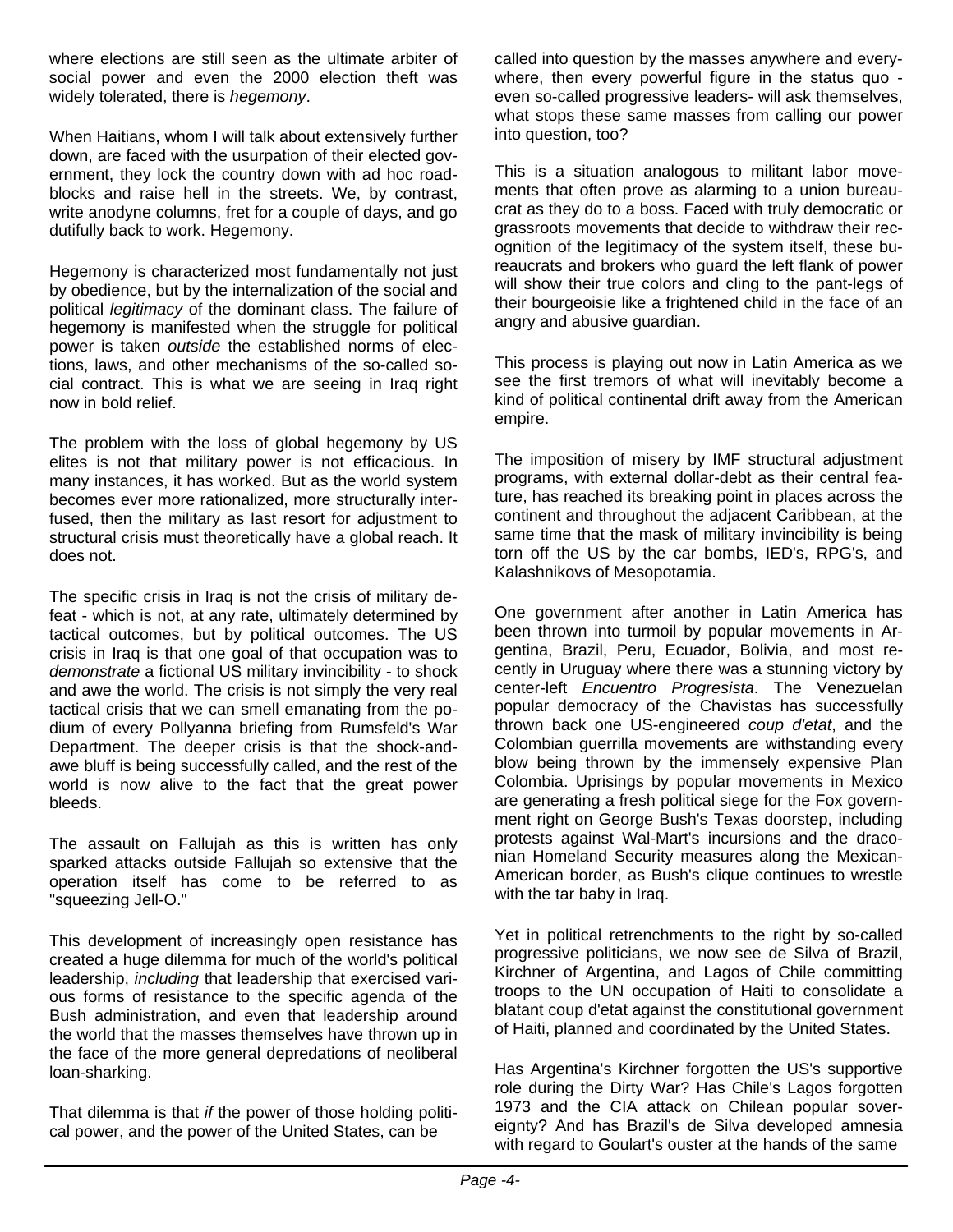Of course they haven't forgotten.

What they are doing is tacking to the right, hoping to be forgiven by the United States for their associations *with their own popular bases*, thinking they can somehow build the MERCOSUR trading bloc on the sly. Brazil's Workers Party just suffered a set of battering defeats in key municipal elections, not because they are ostensibly still a leftist party, but because they have made so many concessions to neoliberalism. They are brokering now that they are in power, like a trade union bureaucrat. They have become "realistic," like the Democrats who put electable John Kerry forward and watched the most vigorous wing of their own party go to sleep.

I just returned from Haiti, as the last draft of this is written. I have to say that, while I defended and still defend deposed President Aristide from the imperialist attack on Haitian sovereignty, Aristide himself was playing this brokering game, trying to placate the angry Northern giant with talks of peaceful mobilization as a few dozen US-sponsored paramilitaries waged a series of armed attacks that were allowed to reverse the will of eight million people. Aristide was trying to deal, when he should have exercised the power vested in him by the Haitian masses to wage a fight on their behalf, and fed the FRAPHists to the *malfini* (buzzards) along *Route Nacionale*.

Hugo Chavez met force with force, and the US coup juggernaut in Venezuela became a busted flush.

I want to digress into Haiti for a bit, because there is an intifada going on there right now that, to me at least, is a very hopeful sign, and I think Haiti can help us understand this crisis of imperialism and not only how it relates to foreign policy. I think Haiti can give us some insight into the continental drift of Latin America, but it can also tell us a few things about how global developments are articulated into that weird domestic politics I alluded to in my opening remarks.

It is easy in the United States to ignore Haiti. We have been inoculated against Haiti by powerful and easy impressions. Voodoo. *The Serpent and the Rainbow*. The *de rigueur* journalistic reference to Haiti as, "Haiti, the poorest nation in the Western Hemisphere."

Or… *haitithepoorestnationinthewesternhemisphere*… inseparable, like a new name.

The modern habit of impression ingestion, of incorporating these bold and simple symbolic snapshots into a menu of judgments, allows us to file Haiti away. We all know what we need to know, so there's no reason to spend much time masochistically formulating critical

questions about the ugly impressions we see beamed out of Haiti. It's that way because it's Haiti - voodoo backward, anarchic, the poorest nation in the Western Hemisphere… an embarrassment to those here who make essentialist arguments against racism, because it is a black nation that seems for the life of us to be somehow fundamentally deviant and incapable of selfgovernance without the caricatured barbarism of a Papa Doc.

This embarrassment about Haiti is particularly powerful among the African-American *petit bourgeoisie* who continue to labor under the banner of Equality instead of Self-Determination.

So to at least raise some provocative questions - because I don't have a crystal ball - about Haiti and the crisis of imperialism, I will begin with the reaction of US Black politicians to the current situation in Haiti. This can shed some light on the forces that are trying to apply the brakes to the first stages of a fresh attack on imperial power by mass movements in *this* hemisphere.

The Congressional Black Caucus was very vocal in sounding the alarm before the February 29 coup against Aristide, a coup orchestrated by the Department of State's hatchet man, former Jesse Helms aid Roger Noriega. Headed by Charles Rangel and Maxine Waters, the perennial gadflies of the CBC, the CBC sent a delegation to visit Aristide as the first military incursions were launched by former Haitian death-squads and exmilitaries across the *Dominican border*.

(I know this because I spoke in March with a retired Dominican General who confirmed that these former soldiers and FRAPH death-squaders, led by former FRAPH leader Louis-Jodel Chamblain and cocaine smuggling cop Guy Philippe, were trained with the knowledge of the US Embassy in Santo Domingo, at the Constanza military base.)

The CBC called for *intervention* to protect Aristide (when in fact it was US intervention that was smashing through police stations with machineguns from Ouanaminthe to St. Marc), who had won the 2000 elections in a legitimate and overwhelming landslide, *and who would win today if elections were held again*. Protection of Aristide's Fanmi Lavalas government, said the CBC, was a question of the US's basic commitment to democracy. Note the appeal here to the American political mythology and to chauvinism.

(It's a pity, really, when the one bright spot on the whole 2004 electoral horizon was African American Cynthia McKinney's return to Congress after *challenging* Democrat Party orthodoxy on the question of Palestine. The reason many continue to vote the milquetoast center is because that's all they are ever offered… and as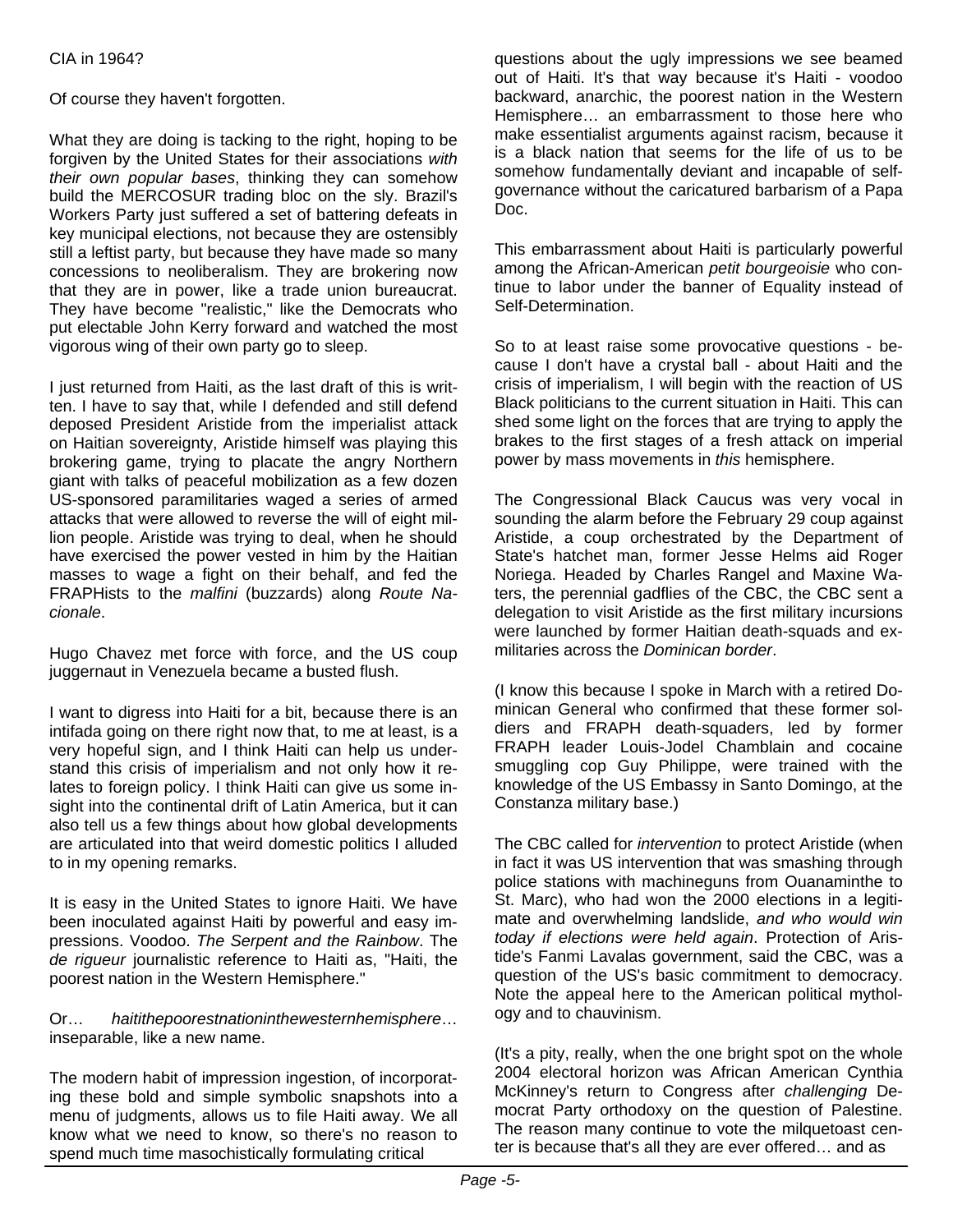Jim Hightower said, "There's nothing in the middle of the road but yellow stripes and dead armadillos.")

At any rate, as Aristide continued to call for peaceful mobilizations, US Marines entered his Tabarre residence with a prepared "resignation" for him to sign and the option to get on their privately chartered jet to Destination Unknown or remain and die with his family at the hands of approaching US-supported paramilitaries. Under these circumstances, Colin Powell had the temerity to call this a "voluntary resignation."

This coup had been in the works since the 2000 election, with a combination of political destabilization paid for by the covert-operations front foundation, the National Endowment for Democracy, and an embargo of half a billion dollars in entitlements and loans to cripple the Lavalas government's ability to deliver basic services.

The reason it surprised both the Congressional Black Caucus and many American progressives was that they did not then nor do they now understand (or acknowledge) the class dynamics of Haiti. The struggle in Haiti has always been a class struggle first and foremost.

The generically-described violence in Haiti now is not the manifestation of some primitive energy, but a very well-understood - in Haiti at least - general rebellion. And it is a rebellion that neither the *de facto* government of Gerard Latortue nor the sycophant forces of the UN International Mission to Stabilize Haiti (called MI-NUSTAH) have proven able to stop or control.

The initial call by the Congressional Black Caucus, however, for Aristide's return as Haiti's legitimate chief of state, and for the reinstatement of his Party, Fanmi Lavalas - most of whom have now been hounded into hiding or jail on trumped up charges - has now been dropped by the CBC.

The Black Caucus is calling now *on the UN*, which cosigned the coup with sponsorship of the post-coup military occupation, and on the de facto Latortue government, *to accelerate the program to hold new elections*. The CBC is asking for stability through the electoral legitimation of some new authority. There again is that alarm at the specter of grassroots rebellion and the apparently indestructible fetish of managed elections.

The CBC is obviously not directly at risk from the Haitian intifada. But they are fearful, for several reasons, of the necessary violence inhering in this kind of rebellion, which they fail to understand - again - because they themselves fail to comprehend, or are reluctant to acknowledge, the class content of it. The class position of the CBC itself might contribute to that reluctance, which then defaults to consideration of Haitians as a kind of

undifferentiated mass, subject to the pros and cons of American racial essentialism - the essentialism that underwrites both American racism and the demand for "racial" equality.

Haiti's status vis-à-vis the United States is a *race* question, in this essentialized version, and a question of Haiti Entire, not Haiti colonized and polarized by class.

The CBC and other class-blind Black equality advocates have a very well-founded fear that the Haitian intifada will throw gas on the fire of American white supremacy, and that racists will happily retransmit the images of "irrational anarchy" to buttress that most basic of white shibboleths, black debility of self-control.

This is not an unjustified fear. This particular portrayal of Haiti has long served white supremacy - but this pernicious ideology does not support mere inequality. It is the reflection of a colonial relation, as Penny M. Von Eschen's superlative book, *Race Against Empire*, documents - an account of the systematic and intentional elevation of Black leadership during the Cold War that *dropped its critique of colonialism* and the marginalization and persecution of anti-colonial and pan-Africanist Black leadership like W. E. B. Dubois and Paul Robeson.

Much of the current Black political leadership has inherited the Walter White, we-are-all-Americans, NAACP legacy, and they are severely circumscribed by that legacy and their entrapment inside the Democratic Party. This line and this legacy requires "race" to be declassed and the national oppression of African America to be characterized as mere "inequality."

The class analysis of Haiti's current intifada (and of Haiti generally) creates a great deal of discomfort for many in positions of African American social and political leadership precisely because of the United States' shared history with Haiti. There are disquieting similarities between the neocolonial relationship of imperial elites and Haiti, and the neocolonial relationship which those same imperial elites enjoy with the "internal colony" of African America. Bear with me on this business of colonization, at least as an analytical strategy.

Black leadership that is currently articulated into the structures of American power is granted its place within those structures based on its own tacit recognition of the myth of integration and its embrace of American chauvinism. The notion is that African America suffers mere "inequality," a quantitative measure, and not - as revolutionary Black nationalists have repeatedly pointed out a structurally colonial form of subjugation, a qualitative separation that can only be resolved by the struggle for independence and self-determination.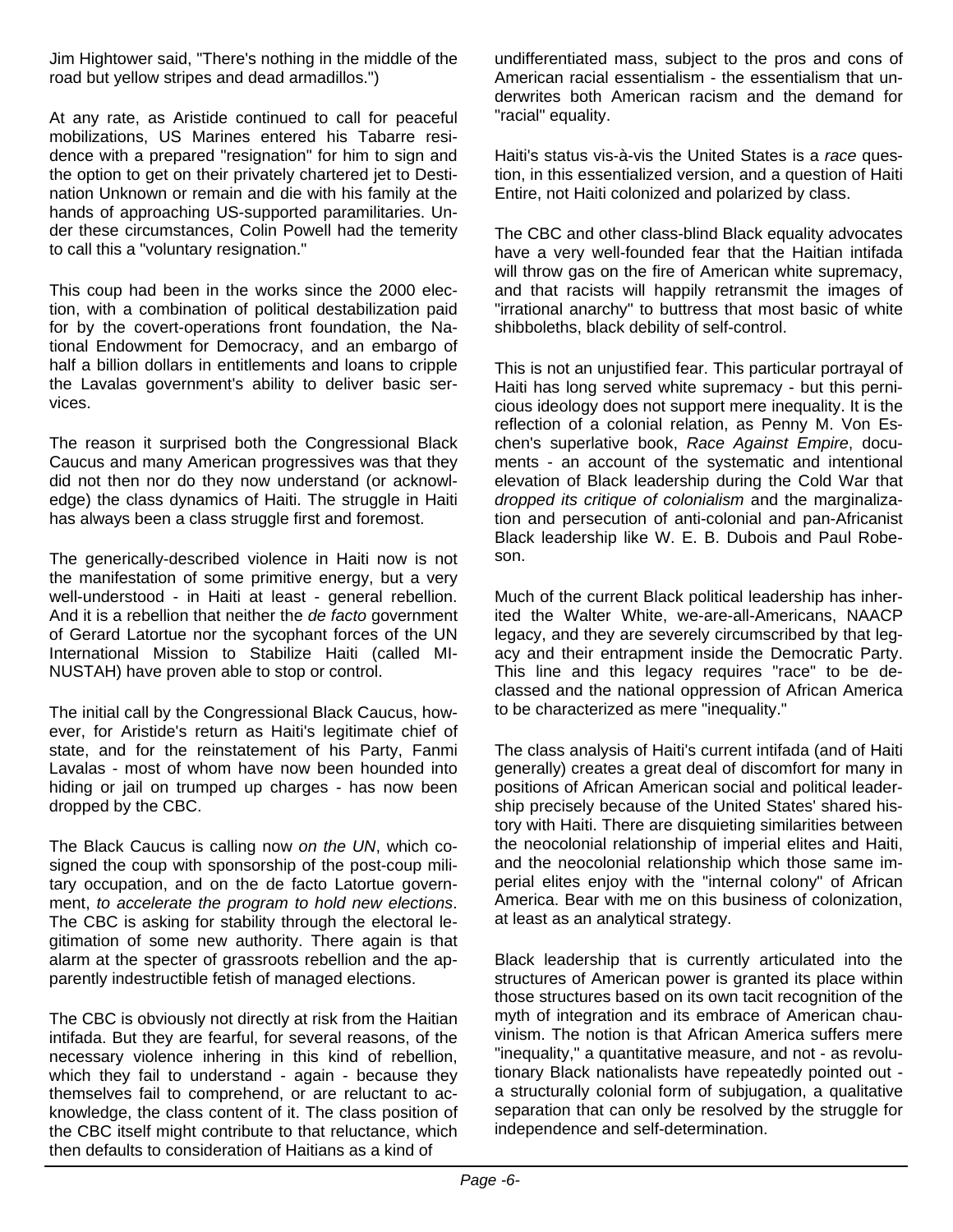Acknowledgement of the colonial features of African America's situation, which bears more than a passing resemblance to the situation in Haiti, does not bode well for the continuation of hegemonic influence in Black communities by most current Black leadership.

http://www.blackcommentator.com, a web site I highly recommend, recently ran a commentary that detailed how the Black electorate was abandoned in midsentence by the Democratic Party to chase after George Soros and his ilk. In an editorial entitled "Black Anger, White Money - A Crisis for Black Leadership," the October 14 issue of BC wrote:

> *Whatever happens on November 2, traditional African American leadership faces a crisis of historic proportions, a day of reckoning that has been approaching for more than three decades. Having virtually shut down the activist wing of the Civil Rights/ Black Power Movement in favor of electoral and broker politics at the dawn of the Seventies, Black leadership now finds itself blackballed from the \$200 million-plus soft money Democratic campaign feast. Essentially, they have been sidelined from the only mass action game they chose to play.*

> *Instead, 527 outfits jump-started by superrich, Bush-averse benefactors like George Soros (net worth: \$8 billion) dominate the street action in Black precincts throughout the 17 campaign "battleground" states. Paying \$8 to \$12 an hour for door-to-door canvassers, the New Jack 527s have supplanted (usurped might be a better word) the electoral functions previously performed by mainstream Black organizations such as the 84-member National Coalition on Black Civic Participation (NCBCP), chaired by Patricia A. Ford. "The people who are doing the work are the community - only they are working for 527s," said Ford, the former executive vice president of Service Employees International Union (SEIU).*

> *With more than \$80 million in funding, the Soros-backed voter mobilization 527 America Coming Together (ACT) has assumed leadership of the African American electoral army. The de facto commander is ACT CEO Steve Rosenthal, former AFL-CIO Political Director.*

*On the mass communications front, political messages are crafted and paid for through the Media Fund, which has raised and spent about \$28 million dollars as of* End Part One

*October 10. The brainchild of former top Clinton aid Harold Ickes, the Media Fund is currently in the middle of a \$5 million advertising campaign centered on Blackoriented radio. The fund's president, Erik Smith, is a former aid to Missouri Democratic Congressman Richard Gephardt. Although selected African American individuals, consultants and public relations and media firms have been recruited to the ACT and Media Fund voter mobilization and media projects, the white folks are firmly in charge of the methodology and the message.*

*Patricia Ford's NCBCP, with a 28-year history of electoral organizing including Operation Big Vote and Black Youth Vote, was left out in the cold. Its modest goal to raise \$8 million dollars for "voter protection" - ensuring that citizens who show up at the polls are allowed to cast their ballots - now seems beyond reach and out of time. As a result, said Ford, "the election is in peril."*

*Full at http:// www.blackcommentator.com/109/109\_cov er\_campaign.html*

And she was exactly right, as we are now seeing very convincing evidence from across the nation that Black voters were widely intimidated and disfranchised, yet again, in 2004. The Democratic Party's response? "Let's begin a period of healing."

End Part One



**Order online at: http://www.fromthewilderness or call us toll-free:** *1-866-222-7693*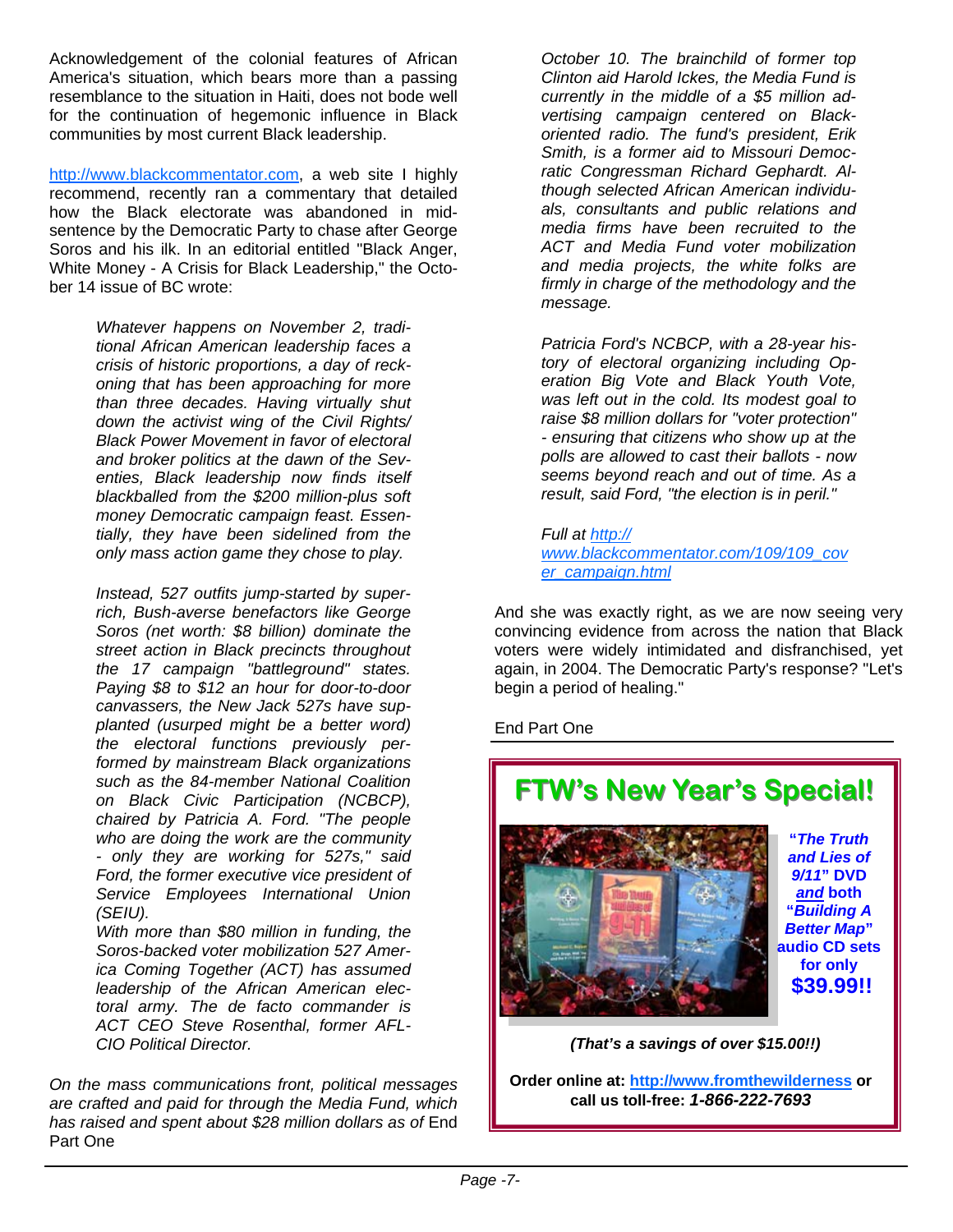#### *(AS THE WORLD BURNS, cont'd)*

*December 1, 2004 2100 PDT (FTW)* - **J**ohn Lennon wrote, "Life is what happens while you're busy making other plans."

Since the US general election, while many in the US and around the world have been recovering from a gut shot which left them gasping for breath, an "asymmetrical" mobilization for global conflict has begun at warp speed. While many of the world's citizens and nations were unprepared for a second-straight US presidential election theft, it is obvious that many of the world's more powerful governments were anticipating and preparing for it for some time. They had their track shoes on and were in the starting blocks on November 3rd. There is no other explanation for the pace at which economic, political, military and energy events have moved around the world in the three weeks since November 2nd. The end of the world "as we know it" is very close. There may be nothing that can be done to prevent it and only little that will soften its impact. This places even greater importance on what *FTW* has been advocating for many years: personal and community preparedness.

This article constitutes *FTW's* third-ever economic warning to its subscribers. The first, published on September 9, 2001 was followed two days later by the "attacks" on the World Trade Center and Pentagon. The second was on July 8, 2002 just before a precipitous drop in the Dow of more than 1400 points and the wiping out of more than a trillion dollars of shareholder equity, especially from pension funds.

One key to grasping the interrelatedness of these developments is to understand that dramatic economic collapse, especially in the case of a super power or an Empire, has historically created a power vacuum which has resulted in war. If, as von Clausewitz said, "war is a continuation of politics by other means," then we must also admit that politics is a continuation of economics; and economics is a continuation of energy. All economics (at least in this world) is founded upon energy, whether it is hydrocarbon energy or physical labor (food calories). There are 10 calories of hydrocarbon energy in every calorie of food consumed.

Energy is the ability to do work; it is, in effect, the ability to survive. Energy is economics.

Now, economic warfare several orders of magnitude above that which has occurred since 9/11 is underway. As much of the world hoped it would soon be dealing with a Kerry presidency that might have provided a partner still worth working with, it refrained from making economic moves that might permanently damage the US. There was no point in destroying the US economy until it became clear that the election was rigged and the neocons had been moving ahead with a hostile agenda

all along. For the world, November 2nd represented yet another Rubicon: there is no longer any hope of "peaceful coexistence" with the American Empire. Ultimately this conflict must become a physical one.

This apparently was what the neocons wanted to make clear as well. This is what they intend (it was what they meant by the phrase "nothing will stop us," repeated four times in Bush's RNC speech). They also wanted it understood that the Empire would willingly sacrifice its own people in a test of wills much as the Soviet Union did in World War II. As such, only the global elites, defined by money and power rather than nationality, stand to benefit in the short term. Indeed, given the nuclear threat involved, it is now debatable whether there will even be much of a long term (twenty years hence) to prognosticate about.

An all-out run on the dollar is imminent and from the moment that begins we will be living in a whole new ruthless and unforgiving world. The best way to weaken the American military before fighting it is to eliminate as much of its funding as possible.

If my warning seems hyperbolic to you, then consider just one statement made by someone whose job it is to avoid hyperbole.

On November 23rd the *Boston Herald* reported on a shocking statement made by Stephen Roach, the chief economist for investment banking giant Morgan Stanley.

*"Roach met selected groups of fund managers downtown last week, including a group at Fidelity. His prediction: America has no better than a 10 per cent chance of avoiding economic "Armageddon."* 

*Press were not allowed into the meetings. But the Herald has obtained a copy of Roach's presentation. A stunned source who was at one meeting said, "it struck me how extreme he was - much more, it seemed to me, than in public."* 

*Roach sees a 30 percent chance of a slump soon and a 60 per cent chance that "we'll muddle through for a while and delay the eventual Armageddon."* 

The core of Roach's analysis is the simple fact that, in order to keep the US economy afloat and maintain even moderate faith in the dollar, it must secure \$2.8 billion dollars a day in foreign direct investment (FDI), largely through the purchase of Treasury notes to service its bubble economy. Other sources have placed the required FDI at \$4 billion per day.

What is the sense of this as the Bush administration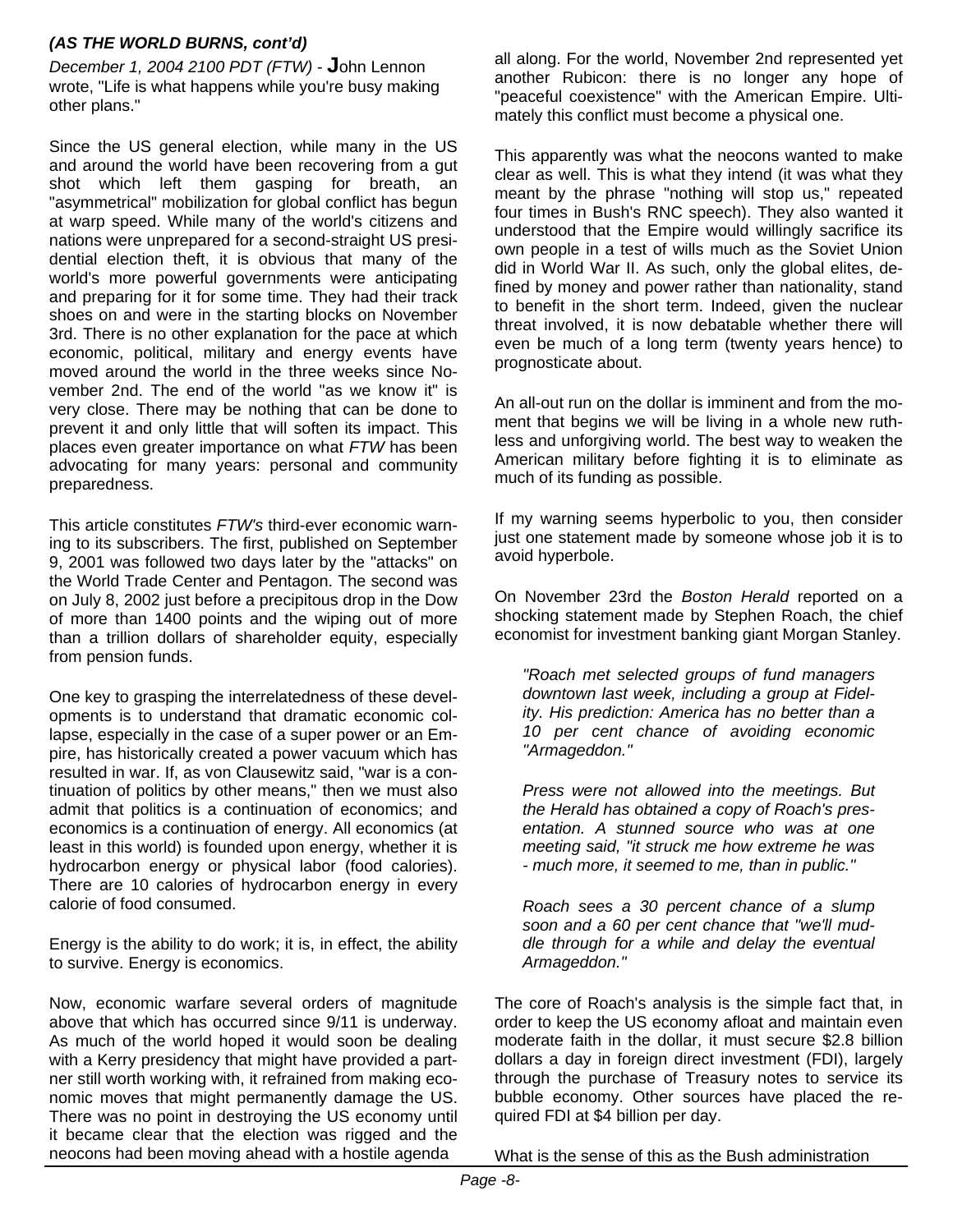raised the US debt ceiling by 800 billion on November 19th and continues to pull the rug out from under the dollar while at the same time cutting taxes and increasing spending? There were warning signs that these wellpublicized moves were dangerous for Americans and their wallets more than two months ago when, on September 9th, the routine daily T-Bill auction at the US Treasury opened and no one showed up to buy.

Marshall Auerback - one of *FTW's* favorite economic analysts - writing for *Prudent Bear* (www.prudentbear.com) on Nov 16th reported:

*Suppose they had a bond auction and everybody stayed home? We had a variant on that theme a few months ago. During a routine sale of U.S. Treasury bonds in early September, one of the essential pillars holding up the economy suddenly disappeared. Foreigners, who had hitherto been regularly buying nearly half of all debt issued by the U.S. government stayed home on September 9th.*

*"Thoughts of panic flickered out there," said Sadakichi Robbins, head of global fixed-income trading at Bank Julius Baer. To be sure, the foreigners returned in force at the next Treasury auction, and Sept. 9 was quickly dismissed as an aberration.*

*But the episode demonstrated something we have repeated on these pages ad nauseum: the extent to which the US remains dependent on the kindness of strangers in terms of sustaining its very way of life. We have posited the notion that a buyers' strike, a foreign creditors' revulsion, could arrive as a sudden thunderclap of financial crisis--spiking interest rates, swooning stock market and crashing home prices, a scenario which will not seem so absurd if we have a few more days like September 9th.*

In the midst of these developments - common knowledge in Wall Street's boardrooms - Reuters reported on November 15th that bonuses for Wall Street executives were set to jump by 10% to 15% this year. Almost simultaneously, the *New York Times* reported on November 21st, "Soaring Interest Compounds Credit Card Pain for Millions." The latter story revealed that in recent months credit card companies have unilaterally increased (in some cases doubled) interest rates on credit card debt without notice. The net result has been drastic increases in minimum monthly payments and interest rates that have soared in some states to as high as 28%. What would you do if your monthly minimum on one card went from \$460 to \$780 dollars?

Most Americans today cannot dig out from that kind of

debt and this is a sure indicator that the weight of a major economic meltdown will be placed on the shoulders of consumers instead of corporations - at first. Consumers will never be able to dig out when the economy collapses. As Catherine Austin Fitts points out, lenders have an obligation to exercise diligence to see that borrowers are able to repay loans before making them. What is happening is that lenders are at one and the same time encouraging people to borrow while systematically undermining - universally - their ability to repay those loans. Americans are still being encouraged to borrow and spend when they should be being warned to cut back and decrease debt. The main reason is because soon - in the blink of an eye - the world is going to stop underwriting this binge-bubble economy and there will be no safety net for those weighed down by debt.

Why? It's called a wealth transfer. It happened in the Great Depression and *FTW* described it thoroughly in its analysis of the crack cocaine epidemic in South Central LA in the 1980s. The trillions stolen from the US Treasury, looted by stock manipulations and derivative-based investment bubbles, will be available to buy back our devalued assets at pennies on the dollar after the collapse.

This is the sickness of America's (and the world's) governing economic paradigm. This is also a sickness that is rushing the world toward the kind of war that spreads beyond human control very rapidly: World War I on steroids and amphetamines.

#### **PRELUDE TO WAR - Dumping the Dollar According to a Plan - Iran in a Bubble**

What has happened since November 2nd is that the entire world has been telegraphing a clear intent to stop providing America with its FDI subsidy. What has also been telegraphed is the administration's encouragement of this. The dollar will have to crash. But when? How far?

The rest of the world has realized that military confrontation with the US is not practical. Yes, it is true that the US military cannot wage a global war on many fronts. It is having a hard enough time holding its own in Iraq and Afghanistan. There will be no invasion of Iran. China has just signed a \$200 billion investment agreement with its government (*Asia Times*, Nov. 6th). India, Germany and Russia are signing oil and gas deals with Iran hand over fist. This is global insurance for Iran, which plans to open an oil futures trading bourse priced in Euros in 2005.

The US (Britain and Israel) cannot afford to attack hundreds of billions of dollars in Chinese, Russian, Indian, German and other foreign investments. It will not.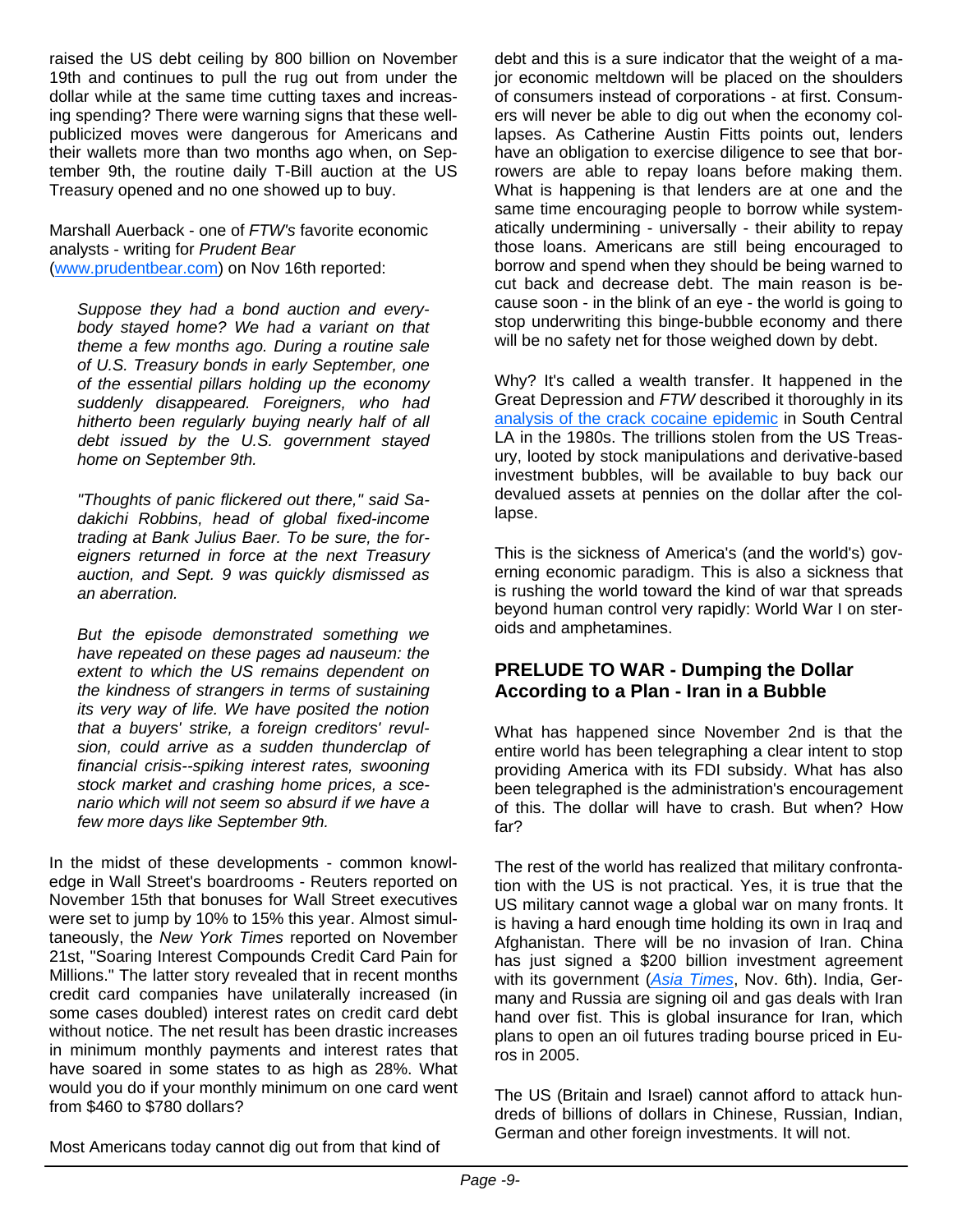There are as yet no volunteers from among the other nations to suffer the carnage necessary to break the US military's back in an open firefight. But there are nonviolent ways to fight the Empire which are in fact precursors to military confrontations. At some point the Empire will resort to what it knows, maybe in the Ukraine, maybe in Africa, maybe in Latin America. At some point after that, unless something is done, the safeties will come off nuclear and biological weapons. The unthinkable will become a rational option.

All of that may take less than a year. In the meantime the trick for the rest of the world is how to get out of the dollar *before* it plummets and thus protect foreign currency holdings.

Catch 22? Maybe not. Many countries are now signaling that they are willing to take a little shot in order to give the US a very big one. That's what November 2nd told Wall Street, the Treasury and the Fed. And - according to a November 29th AP story reprinted in Forbes - China's Central Bank has now moved in to try and manage the dollar's decline by buying and selling them through its four largest banks. The likely intent is to allow all the other nations aligning with this plan to get out safely with minimal losses. Only China has currency reserves (approximately US \$175 billion) and an economy big enough (even as Peak Oil is just beginning to hit home) to underwrite the switch and make it palatable to those taking the risk. It appears that since November 2nd the rest of the world feels it has much less to lose. They are correct. The oil and gas supplied by Iran are essential to the survival of many countries.

But China is also facing increasingly frequent blackouts due to energy shortages. If it is going to move on the dollar it must move before its economy slows and the US, Koreans, Europe, Japan, Canada, and the rest of the industrialized world start to shut down their factories there and withdraw their investments. In short, China must strike at the dollar while China stands a chance of winning. It will never have a better opportunity than right now.

The following story excerpts from Britain's *Telegraph* paint the picture.

#### *Tension rises as China scours the globe for energy*

*By Richard Spencer (Filed: 19/11/2004)*

*China's insatiable demand for energy is prompting fears of financial and diplomatic collisions around the globe as it seeks reliable supplies of oil from as far away as Brazil and Sudan.* 

*An intrusion into Japanese territorial waters by a* 

*Chinese nuclear submarine last week and a trade deal with Brazil are the latest apparently unconnected consequences of China's soaring economic growth.*

*The connection, however, lies in an order issued last year by President Hu Jintao to seek secure oil supplies abroad - preferably ones which could not be stopped by America in case of conflict over Taiwan.*

*The submarine incident was put down to a "technical error" by the Chinese government, which apologised to Japan.*

*But even before the incident the People's Daily, the government mouthpiece, had commented that competition over the East China Sea between the two countries was "only a prelude of the game between China and Japan in the arena of international energy."*

*The Brazil trade deal included funding for a joint oil-drilling and pipeline programme at a cost that experts said would add up to three times the cost of simply buying oil on the market.*

*The West, however, has paid little attention to these developments. For the United States and Europe are far more concerned with the even more sensitive issues of China's relations with "pariah states."*

*In September, China threatened to veto any move to impose sanctions on Sudan over the atrocities in Darfur. It has invested \$3 billion in the African country's oil industry, which supplies it with seven per cent of its needs.*

*Then, this month, it said that it opposed moves to refer Iran's nuclear stand-off with the International Atomic Energy Agency to the United Nations Security Council.*

*A week before, China's second biggest state oil firm had signed a \$70 billion deal for oilfield and natural gas development with Iran, which already supplies 13 per cent of China's needs.*

*China has its own reserves of oil and natural gas and once was a net oil exporter. But as its economy has expanded by an average of nine per cent per year for the last two decades, so has its demand for energy…*

*Its projected demand, boosted by a huge rise in car ownership as well as the need to find alter-*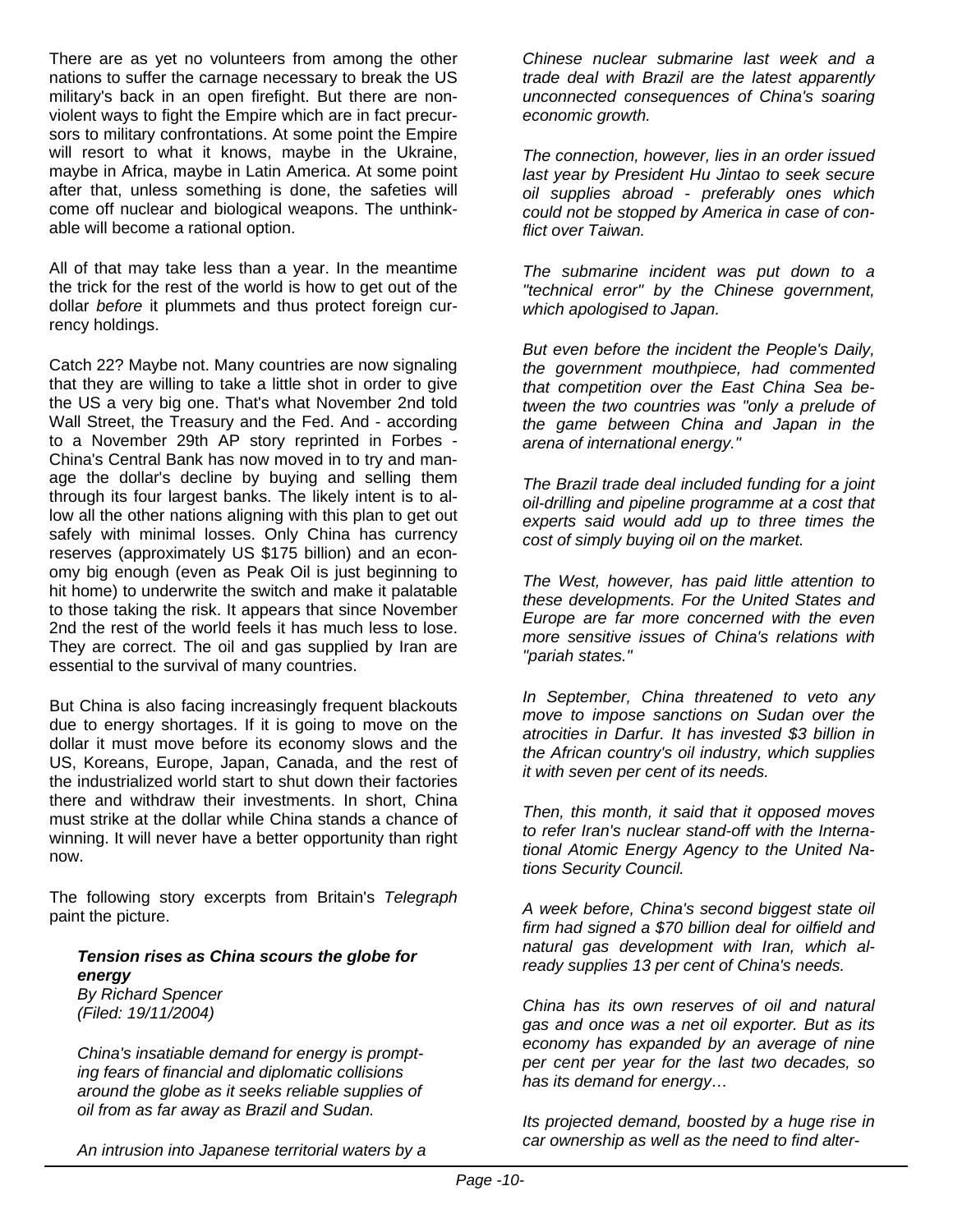*natives to polluting coal for electricity generation, has contributed to the surge in the price of oil this year.* 

*Shortages are already leading to power cuts in the big cities.*

*Since President Hu ordered state-owned oil firms to "go abroad" to ensure supply, they have begun drilling for gas in the East China Sea, just west of the line that Japan regards as its border.*

*Japan protested, to no avail, that the project should be a joint one.* 

*The two are also set to clash over Russia's oil wealth. China is furious that Japan has outbid it in their battle to determine the route of the pipeline that Russia intends to build to the Far East.*

*Japan favoured a route to the sea, enabling oil to be shipped to both Japan and China. China wanted an overland route through its own territory, which would give it ultimate control if hostilities broke out.*

*Increasingly, analysts are saying that China's efforts have gone beyond what is safe or even in its own interests.*

*Claude Mandil, the executive director of the International Energy Agency in Paris, said the reserves in the East China Sea were hardly worth the trouble.*

*"Nobody thinks that there will be a lot of oil and gas in this part of the world," he said...*

*"If China's economy falters, which, in my view, appears increasingly likely, then commodity prices will plummet, and with them, the value of the assets that produce them," Jason Kindopp, Eurasia's lead China analyst, said.*

*"Beijing may end up in an early 1990s Japan situation, where it is forced to sell recently purchased overseas assets for a fraction of what it paid for them."*

*China's wider aggression to secure oil and gas was the greatest threat to its international standing in the next decade.*

*"Sudan is the primary example," he said.*

*"It marks the first time in recent years that China has promised to wield its veto power in the UN* 

*Security Council against a petition initiated by the United States and backed by France and Great Britain."* 

According to Bloomberg on November 12th, China has just signed a \$10 billion investment deal with Brazil to finance everything from factories to forestry, to ports to railroads, to energy prospecting. The key is not so much the assets; it's the combined economic power moving into a new power block and away from the US.

For three years *FTW* has been writing that China would be the endgame in the struggle for oil. If we were correct when we wrote that then the end game has arrived much sooner than we expected. The impacts of Peak Oil are magnified as they move through a complex, interdependent system of economic, political and military competition. In warfare (and that's what this is) the rule when both enemies are trying to take the same objective is that if you can't get it, you must deny it to your opponent also.

#### **IF I CAN'T HAVE IT…**

In other words, "If I can't have it then nobody can." What a magnificent statement of the current evolutionary state of mankind. Were the human race to have a tombstone, this might make an appropriate epitaph.

The signs are unmistakable that a rapid move away from the dollar is underway as other currencies like the Euro, the Yen and the Yuan show increasing strength. The Euro is becoming a hostage currency which the EU wants to weaken so as not to be priced out of the world exports markets. But I would not be surprised if strategic European thinkers - knowing that the Euro (either singly or in a basket with other currencies) is destined to become the currency of energy - are quietly supporting these moves. Every region is going to take some lumps here. The questions are when, where and how bad?

Rumors are again surfacing of the possible birth of an Islamic gold dinar. The dinar is a double whammy as globally the lid is being ripped off a decades-long conspiracy to suppress the price of gold. Gold has hit 16 year highs recently of over \$455 per once. Central banks, including the Fed, may soon be forced to reveal how much gold they have, or don't have. They will do anything to avoid disclosing where it went and why it isn't there. When that happens, the world - especially the American people - might be in for a real shock as we learn the truth about where "our" gold isn't.

The collapse deepens. Tens of millions of unemployed, especially the young, might face a choice between starvation and enlistment in the military. Maybe we won't need a draft after all. Maybe that's why both Bush and Kerry were so certain about it.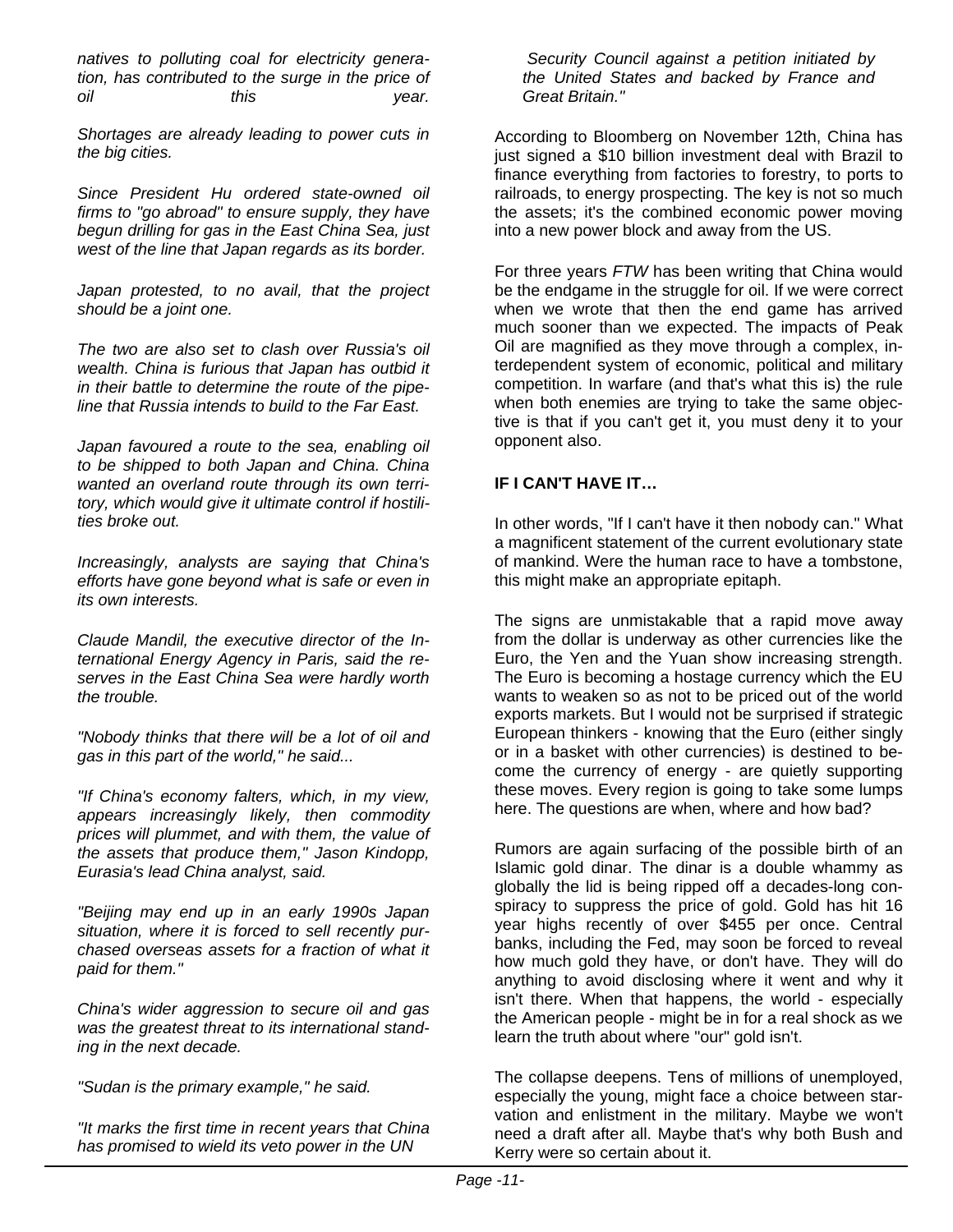New and previously unthinkable economic and military alliances are rapidly emerging as geostrategic fault lines (e.g. the Ukraine) portend massive earthquakes, and as the US Federal Reserve has basically indicated that it will make no effort to support a dollar which is now beginning a freefall. That does not mean that there will not be corrections as the dollar occasionally bucks the trend, but the trend must ultimately prove to be mightier than the dollar because of American debt. Once a revolt like this is unleashed there is no turning back. The world will have to destroy America or be destroyed itself. The battle to control oil reserves continues. Oil is money.

Money is valueless without oil.

#### **Russia, China, India, Brazil, and now Venezuela**

The first task is for the world's major economic players to begin divesting dollars before they crash even further. Russia, Indonesia, Japan, Mexico and India have already begun such moves. The *Financial Times* reported on November 26th that mere whispers in China that its central bank might approve dollar (T-Bill) sales caused a near panic in financial markets until the rumor - an obvious trial balloon - was denied. The moment China starts selling dollars the rest of the world will crash down the doors of the bank to get rid of theirs as quickly as possible. The run on the dollar will be short, bloody and catastrophic.

#### *Chinese Whispers Frighten Currency Markets*

*By Chris Giles Financial Times London Friday, November 26, 2004*

*The dollar fell to new lows on Friday on rumours that China might shift some of its currency reserves away from the greenback, highlighting the dollar-related jitters in financial markets.*

*The fragility in currency and bond markets has centered on fears that Asian central banks might dump US assets to avoid large losses as the dollar's value falls. The markets' nerves were highlighted by Friday's investor reaction to a report, later retracted, that China's central bank was offloading US Treasury bonds…*

*On Tuesday, the first deputy chairman of the Russian central bank said it might increase the proportion of its reserves held in euros.*

*Investors have taken the comments as a signal that the Chinese and Japanese central banks* 

*might also be considering their asset holdings. If either began to shift into European or Asian assets, the dollar would plunge…*

The bubble of protection surrounding Iran just gets bigger and stronger. It is obvious that the entire world is drawing a line in the sand over Iran beyond which the Empire knows it faces a fight to the death. Yet, in every public posturing the Cheney-Bush dynasty has made it clear that this fight is exactly what it wants, is seeking, and is prepared for.

#### *Iran, Venezuela discuss oil price in Tehran*

*LONDON, Nov 29 (IranMania) - Venezuelan President Hugo Chavez arrived in Tehran Sunday for two days of high level talks, with discussions including the oil price ahead of next month's OPEC meeting, according to AFP.*

*"The topics of discussion will include oil relations between the two countries in OPEC and defending the oil price," Chavez told reporters in brief comments before he sat down for a meeting with Iranian President Mohammad Khatami.*

*Chavez, who is heading a high-level political and economic delegation, gave no further details.* 

OPEC has signaled it will stick with the dollar and there is a motive for this consistent with the dollar's ultimate demise. The *Sydney Morning Herald* reported on November 25th that OPEC president Purnomo Yusgiantoro has announced that OPEC will continue pricing oil in dollars because dollar denominated oil allows less affluent countries to arbitrage stronger currencies (i.e. the Euro) before converting to weaker dollars for oil purchases. While this will nominally hurt oil exporters like Saudi Arabia, Venezuela, Iraq and Iran in the short term, it will also be a way of sharing the already enormous wealth transfer underway as oil hovers near \$50 a barrel with less powerful nations and binding them into the new block. It is OPEC actually taking care of the rest of the world (for a while) and whether it is for altruistic or Machiavellian purposes makes little difference.

An Empire that cannot protect its vassal and tributary states is no longer an Empire but a carcass ripe for picking. This is how the world is beginning to see the United States from a geostrategic standpoint.

When the run on the dollar begins, OPEC will inevitably at some point switch its pricing to the Euro, which the entire world is wrangling - much to Europe's chagrin into not only a safe-haven currency, but a profitable one. The next house is being built before the old one is abandoned. When the run on the dollar begins, it will be as if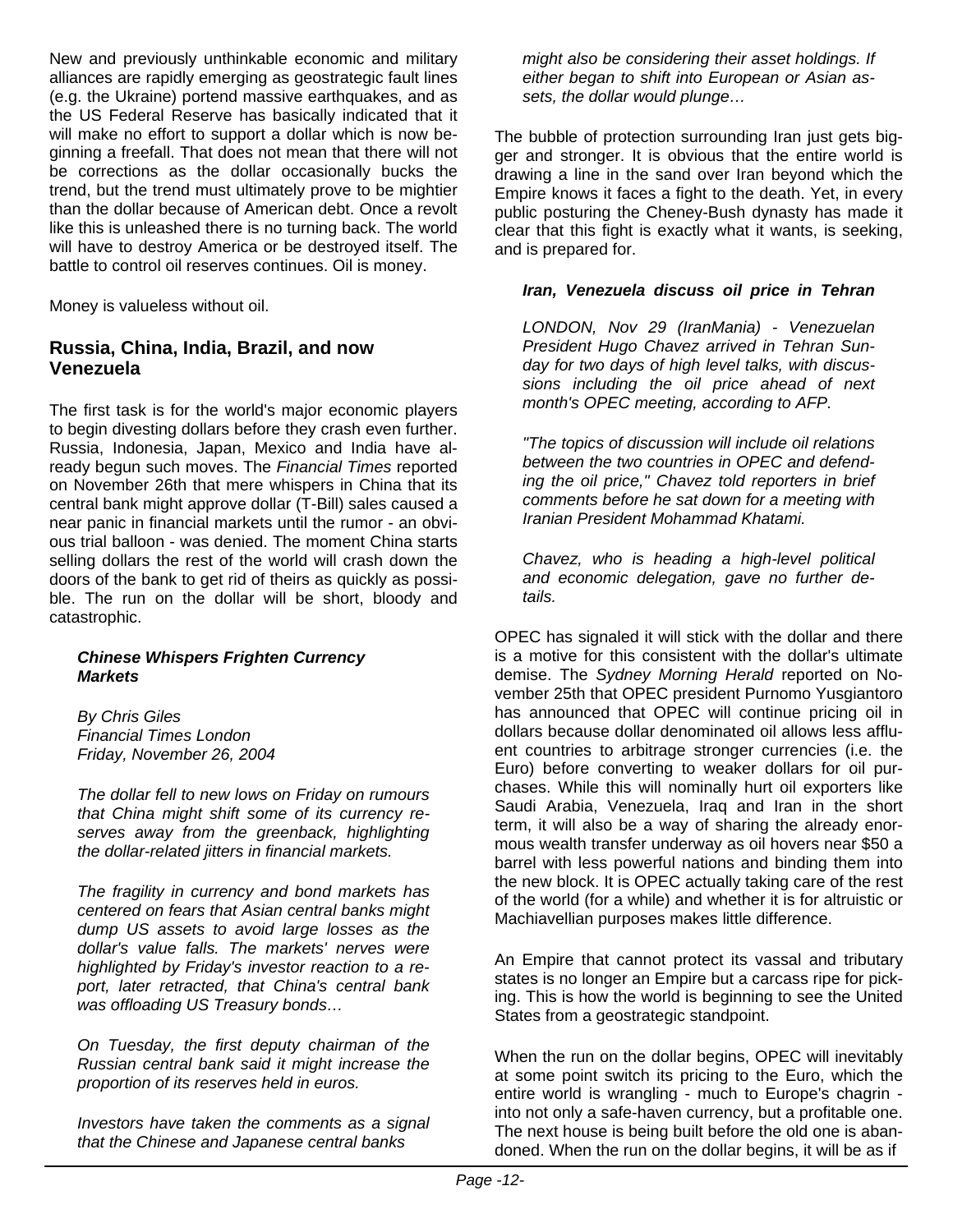the rest of the world declared war on the United States of America by launching a missile, dropping a bomb, or landing an army at Bethany Beach, Delaware. That this will lead ultimately to widespread global warfare seems certain. This is exactly the way the administration is setting it up to appear to the American people. Think of 9/11 times fifty.

The rest of the world is merely defending itself with nonviolent means - for the moment. But it will be portrayed as an attack upon the US. "Why?" George Bush will ask, rhetorically. "They hate us because of our freedom."

And, barring a miracle, the end results will be exactly the same as from a physical attack: devastation so complete and unthinkable - magnified by the brutal impacts of Peak Oil - that only a few will even try to prepare for it. That is sad because preparation will make all the difference (barring luck or divine intervention) in who survives and to what extent they remain intact and functioning afterwards.

Berlin and Dresden at the very end of World War II, Stalingrad in 1942, and the cities of Hiroshima and Nagasaki, are the only earthly landscapes I can imagine which might be worse. This time however, most of the buildings will remain standing, empty and decayed; possibly the self-created tombstones of an ultimately selfdestructive species. This is the horror of Peak Oil that I and many other researchers have foreseen and warned about for so long - some, like Richard Duncan (below) for much longer than others.

At some point however, likely within the next year, the all-out run on the dollar will take place and then the financial embers will burst into flames, perhaps even military confrontation. The latter will likely begin as "lowintensity" surrogate conflicts in Africa, Saudi Arabia, Eastern Europe and South America before the almost certain eruption of large-scale military conflict.

Some of us can and will prepare to one degree or another for this. *FTW's* main obligation and commitment to our subscribers is to provide them with information that makes them better informed, safer, more prepared and aware of what is really going on around them. For the eighty-one months that we have been publishing I can safely say that nothing we have ever published is as urgent or as clear as the warning we publish in this article.

Things have changed. No longer can I or *FTW* invest long periods of time to write the detailed and lengthy analyses which have become our hallmark. The world is changing too fast for that. There is only time to make you aware of patterns and breaking news stories in a way that no other publication is doing. Raising our vision

a little higher, and looking further down the road, the best service we can provide you is to focus more on breaking news and to integrate fast-breaking developments into what we hope is the map we have successfully drawn for you over almost seven years.

#### **PEAK OIL IN OVERDRIVE - THE OLDUVAI CLIFF APPROACHES**

Within two weeks of the publication of this warning, legendary oil geologist Richard Duncan will publish a new paper titled The *Olduvai Cliff Event: ca. 2007* after a peer review of Duncan's work is completed. *FTW* will bring that paper to you as soon as it becomes available.

Excerpts from that paper read as follows:

*The Olduvai theory states that the lifeexpectancy of Industrial Civilization, defined in terms of world energy use per capita ("e"), is less than or equal to 100 years. History: We know that the peak of "e"* [per capita hydrocarbon production] *occurred in 1979 and that "e" declined from 1979 to 1999 (the 'slope'). Future: The Olduvai theory predicts that "e" will decline even faster from 2000 to the so-named 'cliff event' (the 'slide'). A previous study put the 'cliff event' in year 2012 (Duncan, 2001). However, it now appears that 2012 was too optimistic. The following study indicates that the 'cliff event' will occur about 5 years earlier than 2012 due to an epidemic of 'rolling blackouts' that have already begun in the US. This 'electrical epidemic' spreads nationwide, then worldwide, and by ca. 2007 most of the blackouts are permanent. The 'modern way of life' is history by ca. 2025.* [emphasis added]…

*Postulate 2 of the Olduvai theory states, "Energy production per capita (e) will decline exponentially from the cliff event circa 2008 to 2030." If that is true, then the population in the world's industrial nations, we argue, will go from about 3.3 billion in 2008 to about 0.9 billion in 2030, a net die-off of about 300,000 people per day in the 22 years from 2008 to 2030.* [emphasis added].

Most Peak Oil advocates will think that this pushing up of the date is perhaps unjustified. I do not and neither does Richard Duncan whom I spoke with by telephone on November 29th. Almost all oil geologists understand and acknowledge that applying technology such as secondary recovery via water injection and horizontal bottle-brush drilling actually accelerates a field's decline by destroying the source rock. The same analogy applies to the ever more intense fight to either wrest oil supplies away from competitors or, failing that, to ensure that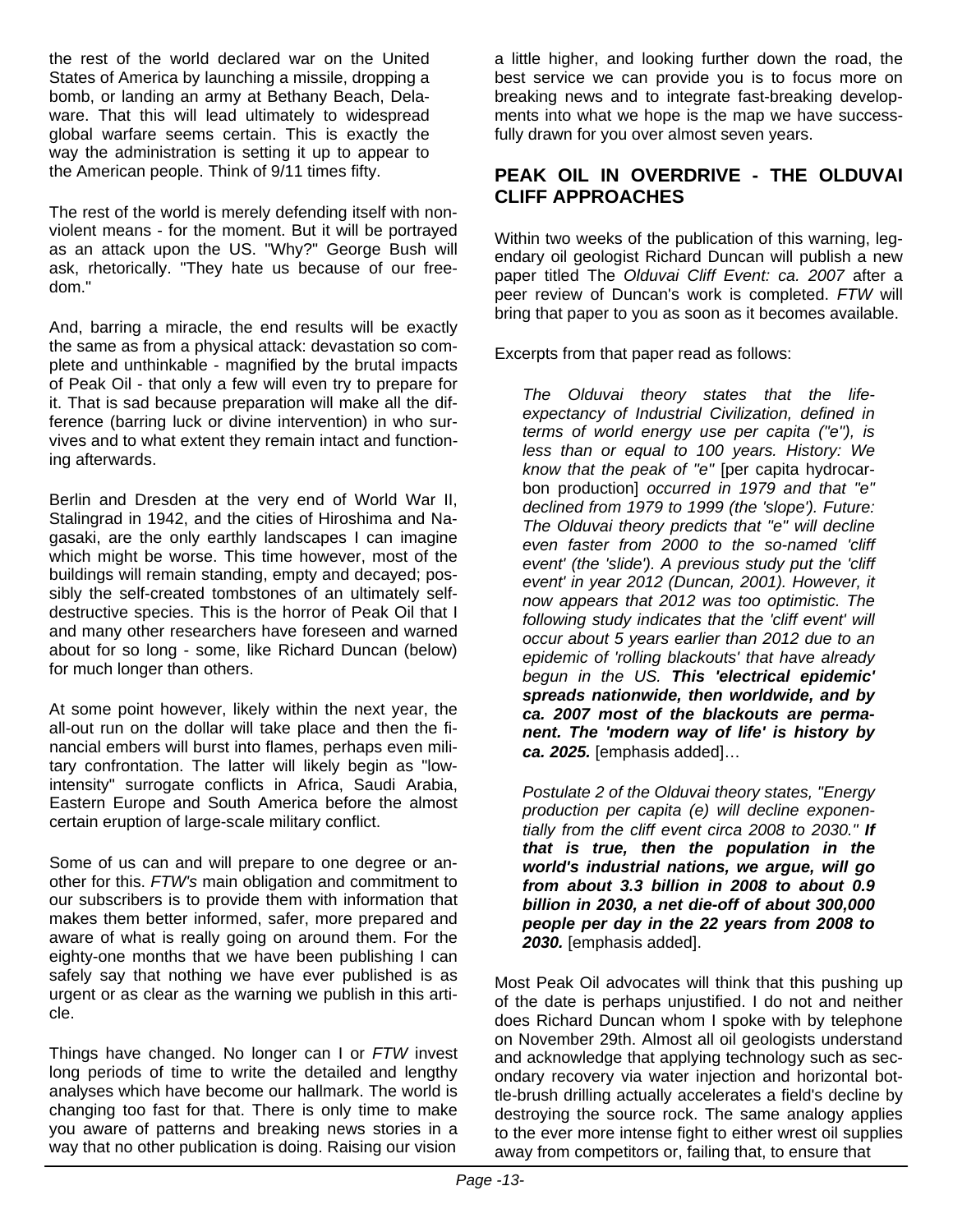competitors cannot gain access to what you are denied.

Iraq is a case in point, where the insurgency is routinely blowing up oil infrastructure to keep the US from benefiting from cheap oil. Peak Oil is more than just a geological event. It is rapidly coming to be understood as an economic, political and military event as well [that's why we capitalize it - Editor]. This is the focus that *FTW* has pioneered, especially in our analysis of September 11th 2001.

It can take ten years to bring a new so-called "mega field" of 500 million barrels (Mb) online. The average is three to five years. Oil discoveries have been in a steady decline since 1964. No new mega fields have been discovered in more than a year and we know which fields are scheduled to come online and when. Previously *FTW's* Dale Allen Pfeiffer had calculated that by 2007 it was a mathematical certainty - all things remaining equal - that there would be absolute and unavoidable shortfalls of production.

But all things are not equal. Warfare, whether economic or military, destroys production capacity. It either blows up infrastructure, keeps fields from being developed, or robs nations and economies with capital and expertise of the ability to go out and even develop the few small fields remaining to be found.

Once major blackouts start hitting; once the US economy tanks and millions become unemployed; once banks and pension funds fail and the housing market collapses, a cycle will have begun which can only compound itself - thus preventing what would be the "ordinary" development of remaining fields. Human civilization may self-destruct before declining oil would have made it necessary. If the world is engulfed in war then neither the LNG tankers necessary to bring natural gas to the US nor the LNG terminals needed to receive it will be built. There won't be enough capital. There won't be enough remaining expertise. There won't be enough social order to complete even these stopgap measures. If Peak Oil does not destroy civilization, then our chosen course of waging war to get oil most certainly will both accelerate and worsen its impact.

And that is why we - as a species - stand on the brink of a very real Armageddon.

#### **A FLOOD OF BREAKING NEWS**

Stories are now breaking so fast that I cannot begin to process them all. *FTW* is going to have to reorganize and grow because the coverage of breaking news is now more important to you and to us than the detailed analyses and "mapmaking" we have worked so hard at for seven years. The best I can do as I conclude this

warning is list some of the other recent developments which have caught my eye and offer a few brief comments. In the context with what I have written above, these developments should reinforce the urgency of this message.

Warnings have recently been issued that Medicare, Medicaid and the Pension Benefit Guaranty Corporation may soon be insolvent (see *Crossing the Rubicon*).

Climate change and the possibility of a climatological collapse have accelerated as the Arctic ice cap is receding faster than anticipated. Publications from the *Christian Science Monitor* to *Al Jazeera* are publicizing reports from scientific institutes that the change is accelerating and even causing glaciers to melt in the Himalayas. The savage irony of this is that the oil industry is cheering this on because it will open up a Northwest Passage for shipping which will make it even easier to extract the few hundred million barrels of oil in the Arctic National Wildlife Refuge and open up sea lanes for faster transport of oil from Russia and Norway over the pole.

The *Wall Street Journal* reported on November 29th that China is acquiring submarines at a breakneck pace and this is causing alarm all over Southwest Pacific.

The World Trade organization has just slapped the US with first-ever punitive sanctions that may cost up to \$150 million per year for illegally protecting US steel makers from competition.

Warnings of a bird flu epidemic that could kill seven million people in the next year are being circulated by the WHO and major governments around the world.

Russia has announced that it will stop pegging the ruble to the dollar and Russian bonds have just been upgraded to investment grade by major rating agencies like Fitch; Standard and Poor's has announced it may follow suit.

All nuclear weapons research contracts held by the Lawrence Livermore Laboratories and the University of California have just been transferred to the University of Texas.

Housing Bubble -- On Nov. 16, according to the Associated Press, Fannie Mae, currently under investigation for cooked books, admitted a possible \$9 billion loss from derivatives as it auditor KPMG refused to sign off on its accounting sheets.

The Association of Southeast Asian nations (ASEAN) is mounting a diplomatic effort against Myanmar (Burma), allegedly over human rights reforms. But this happens just on the heels of an announcement that China is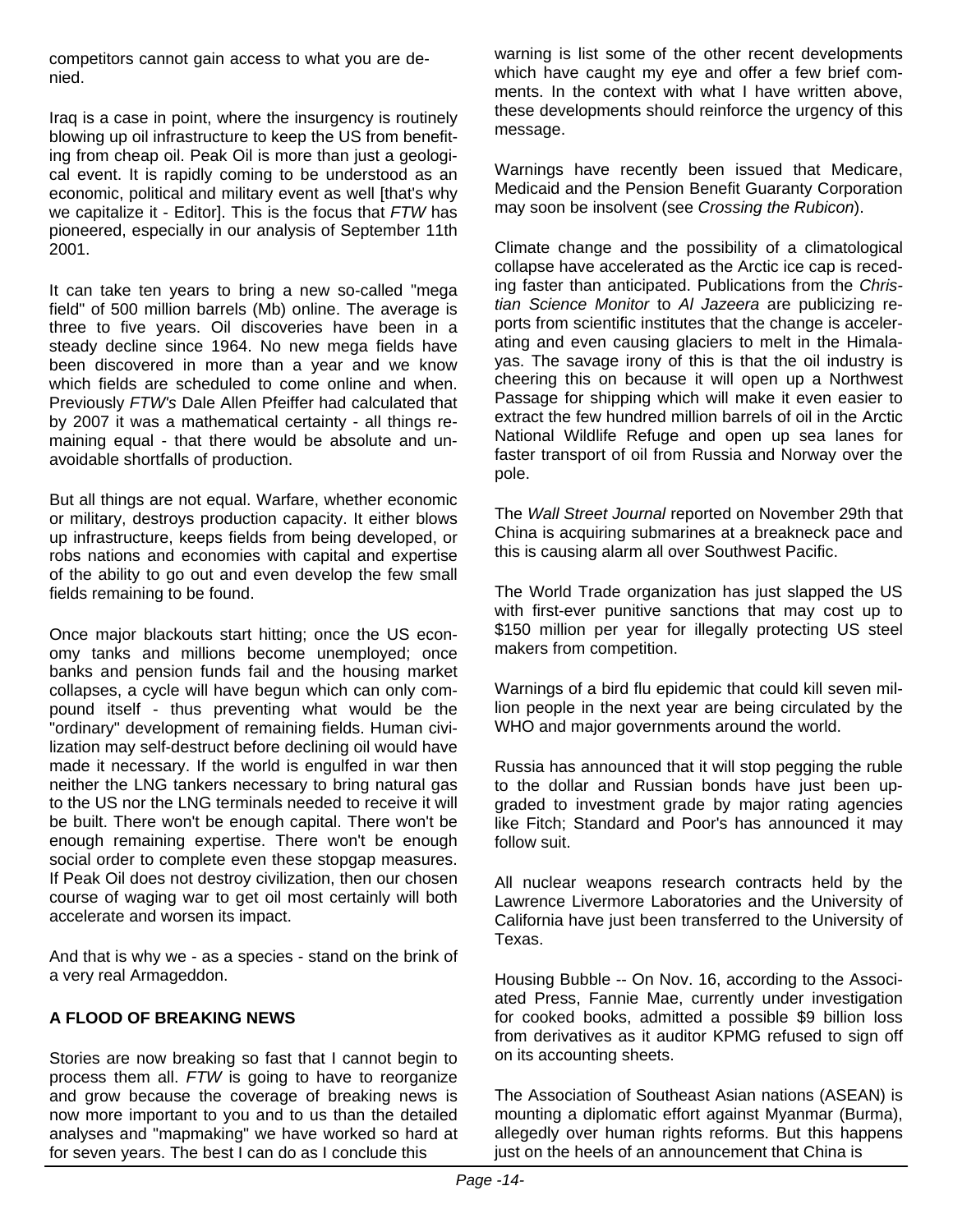seeking to build a pipeline through Burma to the Indian Ocean to shorten tanker routes and avoid potentially troubled waters in the straits of Malacca and the South China Sea.

Guerilla insurgencies and US military involvement are spreading throughout Latin America as the US is pushing governments there to change their laws and procedures to permit more aggressive suppression of dissent, mislabeled as terrorism.

In Africa investment dollars from a multitude of countries including the US, Europe, China, India and around the world are flooding the continent as political instability, strikes, guerilla revolts and coup attempts have been reported in at least eight countries in the last three months. This will, of necessity, be the subject of an upcoming *FTW* series.

The Ukraine, a geostrategically vital pivot nation is becoming a battleground between the Bush and Putin regimes as Russia urgently seeks to extend its regional influence into Europe and keep open pipeline routes for Caspian oil to the Black Sea and its vital ports. Without Ukraine in its sphere of influence, Russia will revert to being only an Asian power instead of an Asian and a European power. The dispute over the recent election results by Viktor Yankuovych (pro-Moscow) and Viktor Yushchenko (pro-US) may lead to civil war and partition of the country. Do not be surprised if the Ukrainian conflict leads to a military confrontation between NATO and Moscow. The stakes are that high (watch for a coming article by Larry Chin of the *Online Journal* on this important subject).

As the US cuts back on troop deployments in South Korea, both halves of the divided peninsula have signaled an interest in reunification. This is a prelude to a strategic US withdrawal from the peninsula for the simple reason the US cannot, in today's world, possibly hope to defend it. The same might also be true for Taiwan if things get dicey. Recent massive US Naval exercises involving seven carrier battle groups not far from Taiwan (Operation Summer Pulse) revealed the importance of a region which includes oil deposits so small that International Energy Agency Chief Claude Mandil basically called them insignificant. How nervous would a US withdrawal from Korea make Japan? Taiwan? At what point will the line be drawn when the nukes come out? These are all questions that need to be answered.

I could not help but chuckle when I heard a recent announcement that "small but significant" oil discoveries had recently been made in the Falkland Islands (those grains of sand near Antarctica, for which Britain went to war with Argentina in 1982) and in Bosnia where hundreds of thousands of lives were sacrificed during the 1990s. Coincidence?

#### **IMMEDIATE ADVICE**

Take this to heart as if your welfare depended upon it. Do it as if the crisis was upon you today. These are only immediate steps. *FTW* is about to undergo a major reorganization so that we may bring you better real-time information and more solutions or options as they become available.

- 1. Curtail all unnecessary spending.
- 2. Reduce credit card balances.

3. Get to know and become friends with your neighbors on all sides.

4. Keep (at least) a week's worth of cash and food in your home.

5. Look at your residence and ask yourself what you could do to improve it if there were no heat and no electricity. Start preparing for both. Look at your insulation (if you own), your windows, curtains (a great source of heat loss) and roof.

6. Buy physical gold, not paper gold. I am convinced that we will see gold reach at least \$600 per ounce in 2005. It's a great way to hedge against a falling dollar.

These steps may not seem like much on paper. But when the deluge comes they will give you a head start that may save your life.

More to follow…

Michael C. Ruppert Publisher/Editor www.fromthewilderness.com

With Trapel

*[Special thanks to excellent story-catching and analysis by Bill Murphy of the Gold Anti-Trust Action Committee (GATA) over the last three weeks of monetary madness. Bravo!]*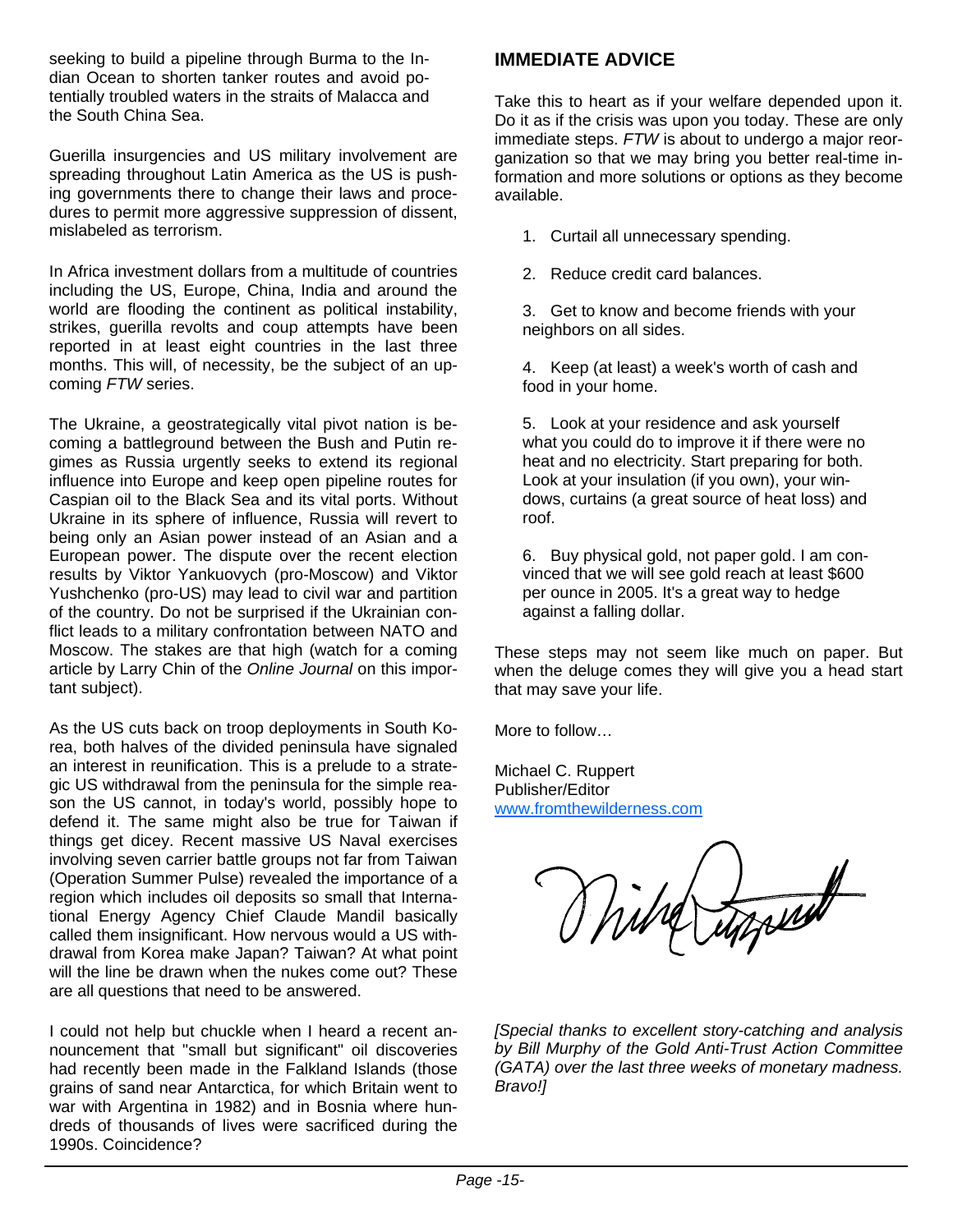### **ANOTHER INSULT FROM ANOTHER INSULT FROM BUSH AND BUSH AND THE PENTAGON NEO THE PENTAGON NEO-CONS**

#### **By Wayne Madsen**

Washington, DC - November 22 still has meaning for me. Although I was in elementary school on this day in 1963, I vividly remember the shock and horror of a nation that experienced the brutal murder of its young and popular president on a Dallas street. But November 22

apparently no longer means much to either George W. Bush or his neo-con cabal who are currently consolidating their dominance over the Pentagon and setting their sights on the CIA and State Department.

This morning I decided to pay my respects to President and Mrs. Kennedy by doing something I don't do very often in Washington - visit a memorial. I first noticed something amiss when I walked through the main gate to Arlington National the same causeway that, on November 25, 1963, bore President Kennedy's horsedrawn coffin from Washington to be laid to final rest upon a hilltop overlooking the city. Roosevelt Drive, a pedestrian walk that pedestrians once took as the most direct route to the JFK Memorial was blocked by chain link fences and the iron gate was closed. Those wishing to visit the Kennedy gravesite were forced to walk over a mile out of their way, much of it uphill, to the site. For the old and infirm, the walk would have been too much. Taking the long route around to the JFK grave, it became apparent that other rial had also been closed, in-



Cemetery from Memorial Drive, *For seemingly no reason, Roosevelt Drive from a spot around the corner from the Kennedy site is closed to the public on the 41st anniversary of the president's assassination in Dallas.*



access routes near the memo-*the Memorial Drive entrance to Arlington National Cemetery.Closed Roosevelt Drive, main access route to the Kennedy grave, from* 

cluding Weeks Drive, a shortcut to Roosevelt Drive. There was no noticeable construction and the barricades prohibiting direct access to the Kennedy site were temporary in nature.

When I finally arrived at the grave, I was not surprised to find it - for a short time - devoid of other visitors. A sole National Park Service guard stood duty. It was as if November 22, 1963 and what happened that day was some insignificant factoid of American history.

Making matters worse, there is now a video game from Britain called "JFK Reloaded" in which a player can be Lee Harvey Oswald and earn points by shooting Kennedy from the Texas School Book Depository. The player loses points if he or she hits Jackie. But the Bush administration, which rails against indecency on television and radio, does not feel compelled to have the Federal Trade Commission rule against the marketing of

such a game to young people in the United States. Not surprisingly, the premise of the game is that Oswald did it, alone; that's exactly what the Bush family would have us believe. But more on that later.

A spokesman for Senator Edward Kennedy called the game "despicable." That word applies aptly here, too: those with the power to do so have walled off most of the easiest access routes to the Kennedy grave site. And it is probably no more despicable in having as the White House Press Secretary Scott McClellan, whose father and Texas attorney, Barr McClellan, penned a book suggesting that Lyndon Baines Johnson was behind the assassination. In fact, Johnson always suspected that the CIA, whose ranks included one Texas oilman named George H. W. Bush, was somehow involved with the assassination of President Kennedy.

Just why the Department of Defense and the Department of the Army would need to close off the major access routes to President Ken-

nedy's grave site on November 22 is anyone's guess. Washingtonians are accustomed to barricades around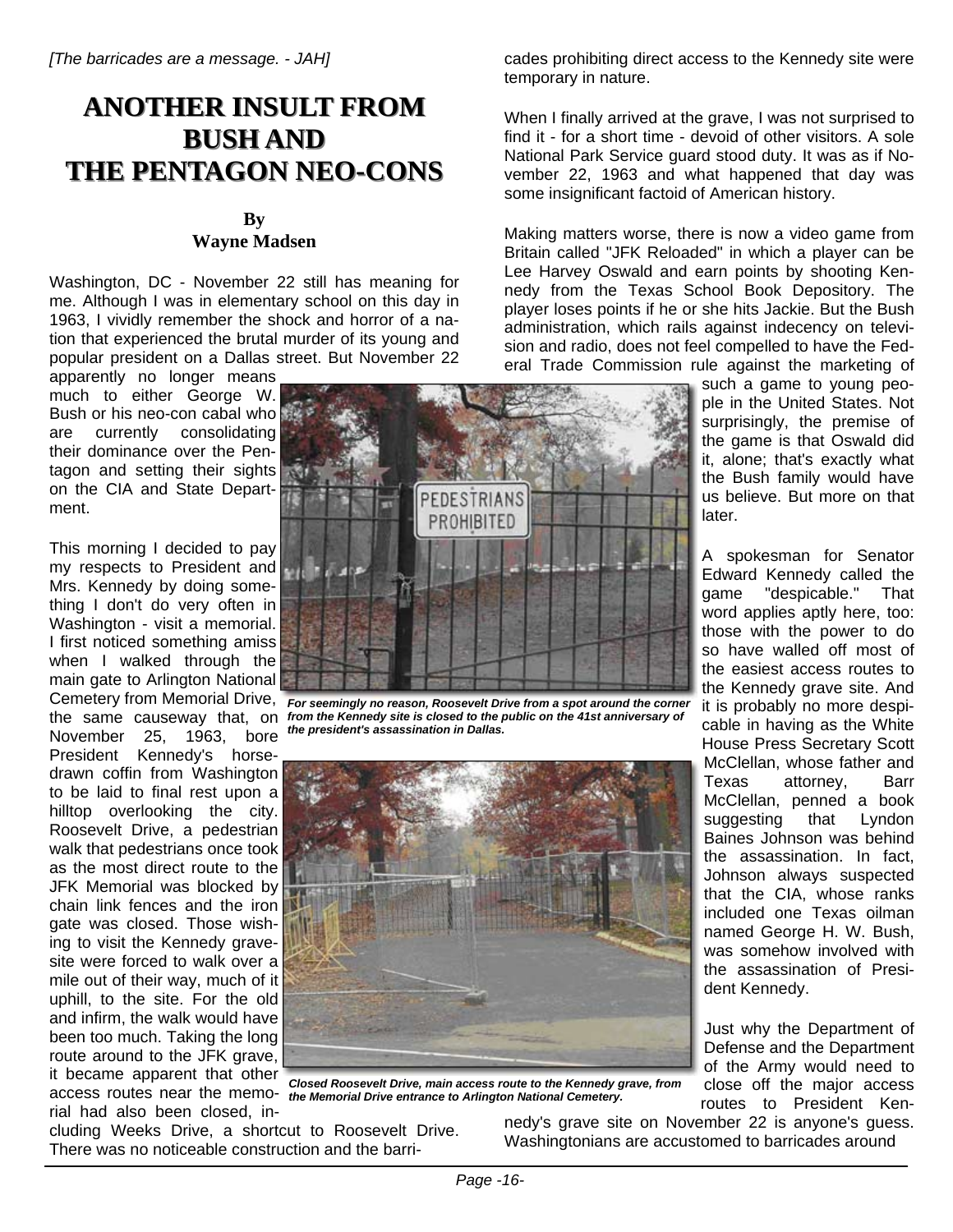our most cherished and popular monuments and landmarks, but this is a new level of symbolic aggression and contempt. The National Cemetery Administration told me that complaints about closing off the route to the Kennedy grave should be directed to the Departments of the Army and Defense.

It was the intention of the Kennedy family and his ad-

ministration that the President be buried on federal property so the grave would be accessible to the American people. That was the wish of Secretary of Defense Robert McNamara after he heard that initial plans were to bury the President in the Kennedy family's plot in Holyhood Cemetery near Brookline, Massachusetts. McNamara, in his capacity as Secretary of Defense, made special plans to inter Kennedy at Arlington. The current Secretary of Defense, Donald no problem with blocking



Rumsfeld, apparently saw *Weeks Drive, one of the direct access routes to the Kennedy grave site on the morning of November 22, 2004.*

easy access to the Kennedy grave site on this 41st anniversary of the President's assassination.

Bush" appears much too frequently in documents, some newly released, relating to the assassination of President Kennedy. Since there is no statute of limitations on murder or accessory to murder, I can understand why

Bush *pere* and *fils* may want to erase November 22, 1963

from the history books.

The document trail linking George H. W. Bush to those involved in the assassination of President Kennedy is nothing less than chilling. First is a memo dated November 22, 1963, from FBI Special Agent Graham Kitchel to the FBI Special Agent in Charge in Houston. The subject is "Unknown Subject; Assassination of President John F. Kennedy." The memo states:

At 1:45 p.m. Mr. George H. W. Bush, President

of the Zapata Off-shore Drilling Company, Houston, Texas, residence 5525 Briar, Houston, telephonically furnished the following information to writer by long distance telephone call from Tyler, Texas.

BUSH stated that he wanted to be kept

Perhaps the memory of Kennedy is a bit too much for

the neo-cons in the Pentagon. Just consider the differences between Bush and Kennedy. One was a bona fide war hero who was beloved by the American people and the world. The other is a draft dodger who failed to show up for his required medical exams and mandatory training and duty and is hated throughout the world. One started the Alliance for Progress to create better living conditions in Latin America. The other permits his thuggish Secret Service agents to get into a fracas and creates a diplomatic inci-*Park Service ranger stands vigil.*dent by requiring Asia Pacific



with Chilean security agents *scene of November 22 memorial services, today only a sole National The Kennedy grave site on the morning of November 22, 2004. Once the* 

Economic Cooperation banquet guests in Santiago to go through a metal detector. One brought the world to peace from the edge of nuclear war. The other seeks to plunge the world into a series of never-ending wars. One was brutally murdered in Dallas. The other used Dallas as a base to feather his financial nest by making

deals on money-losing oil exploration companies, a taxpayer-funded baseball stadium, and shady political accommodations with crooked politicians and terroristconnected Saudis that would make the politicians of Tammany Hall uncomfortable.

There is something about the name "Kennedy" that seems to make the Bushes quite upset. The USS John

F. Kennedy was even dispatched on a dangerous deas part of an exercise aimed primarily at future military action against Iran. Morale on board the Kennedy is at an alltime low, and in recent months its Commanding Officer and a fighter squadron commander have been relieved for cause. E-mails from Navy personnel on the ship confirm that tempers against the Pentagon and Bush are running high.

But there is something else about John F. Kennedy in particular that makes the Bushes jumpy. The name "George

ployment in the Persian Gulf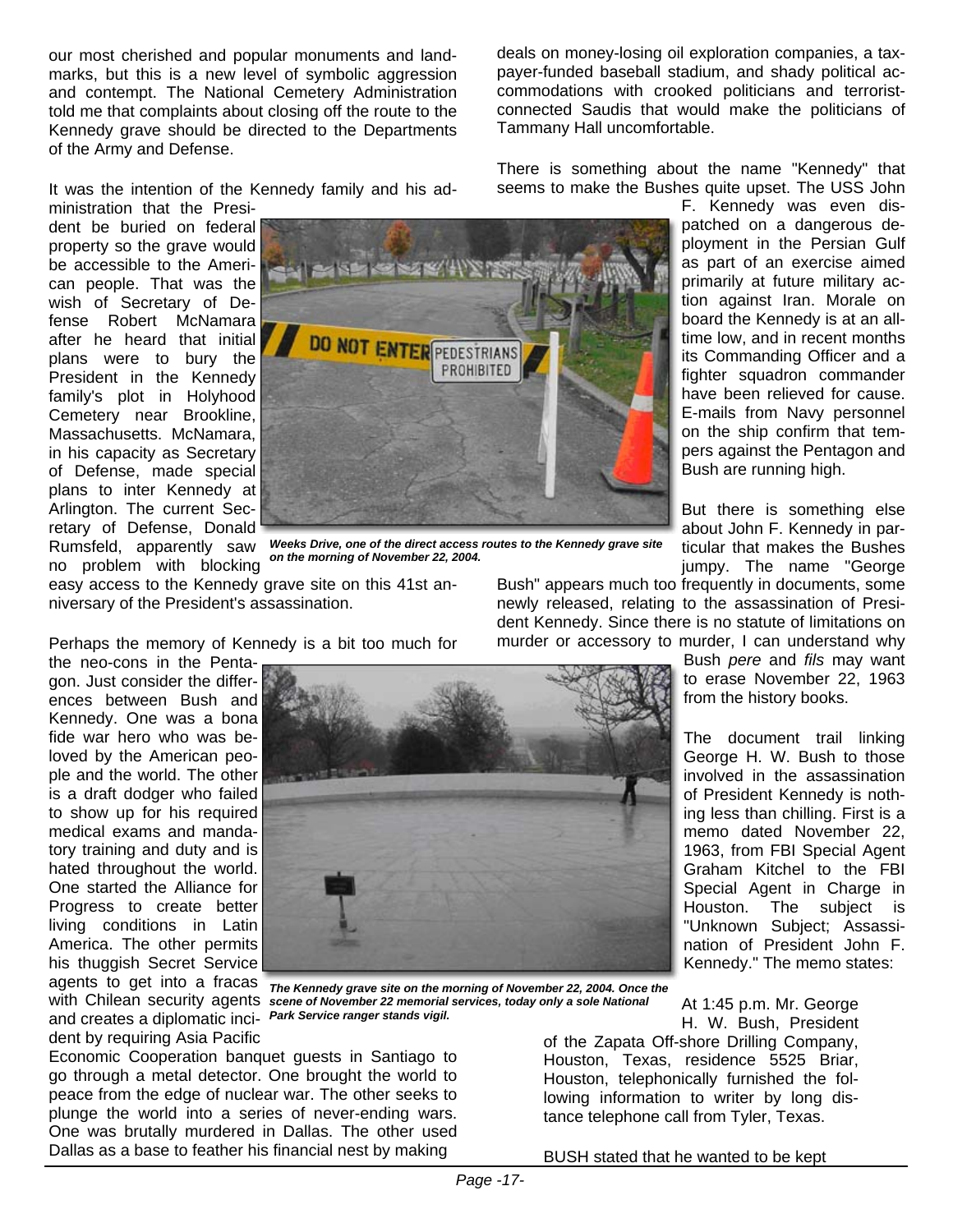confidential but wanted to furnish hearsay that he recalled hearing in recent weeks, the day and source unknown. He stated that one JAMES PARROTT has been talking of killing the President when he comes to Houston.

BUSH stated that PARROTT is possibly a student at the University of Houston and is active in political matters in the area. He stated that he felt Mrs. FAWLEY, telephone number SU 2-5239, or ARLENE SMITH, telephone number JA 9-9194 of the Harris County Republican Party Headquarters would be able to furnish additional information regarding the identity of PARROTT.

BUSH stated that he was proceeding to Dallas, Texas, would remain in the Sheraton-Dallas Hotel and return to his residence

on 11-23-63. His office telephone number is CA 2-0395.

So we have George H. W. Bush telling the FBI that he did not know the source of the information but knew that a John Bircher named James Parrott, who was the same age as Lee Harvey Oswald (24), wanted to kill President Kennedy in Houston. Bush did not know much about Parrott but gave the name of two Republican Party officials in Houston. Of course, Bush's Zapata Off-Shore Drilling Company had been a CIA

front since 1960 and had supplied the Bay of Pigs invasion (code named "Zapata") force with two of his company's ex-U.S. Navy landing craft, renamed the "Barbara J" and the "Houston." In any case, Bush's phone call to the FBI was a false lead, and Parrott was cleared. However, Bush's phone call creates more questions about him than about Parrott. First of all, there is no evidence that Bush was in Tyler when Kennedy was shot. There was no Caller ID in those days that would have allowed Special Agent Kitchel to know, for a fact, that Bush was calling from Tyler. Bush's wife, Barbara, claimed he was in Tyler but Bush once said he may have been in Port-au-Prince, Haiti that day. But Bush himself admits to the FBI that he was booked into the Sheraton Hotel in Dallas on November 22.

Bush always had a keen interest in what files the government had on Kennedy's assassination. When he was CIA Director in 1976, Bush wanted to see all the agency's files on the Kennedy assassination. His memos specifically requested information on Oswald,



*Three roses atop President Kennedy's grave.*

Jack Ruby, and others linked to the assassination. In her book *The Family: The Real Story of the Bush Dynasty*, author Kitty Kelley writes that "Years later, when [Bush] became president of the United States, he would deny making any attempt to review the agency files on the JFK assassination… when he made this claim, he did not realize that the agency would release 18 documents [under the Freedom of Information Act] that showed he had indeed, as CIA director, requested information-not once, but several times-on a wide range of questions surrounding the Kennedy assassination."

Then there is the business of the November 29, 1963 memo from the Director of the Department of State's Bureau of Intelligence and Research to J. Edgar Hoover, the FBI Director. The subject is "Assassination of President John F. Kennedy, November 22, 1963." The memo states:

Our Miami, Florida, Office on November

23, 1963, advised that the Office of Coordinator of Cuban Affairs in Miami advised that the Department of State feels some misguided anti-Castro group might capitalize on the present situation and undertake an unauthorized raid against Cuba, believing that the assassination of President John F. Kennedy might herald a change in U.S. policy, which is not

true.

Our sources and informants familiar with Cuban matters in the Miami area advise that the general feeling in the anti-Castro Cuban community is one of stunned disbelief and, even among those who did not entirely agree with the President's policy concerning Cuba, the feeling is that the President's death represents a great loss not only to the U.S. but to all of Latin America. These sources know of no plans for unauthorized action against Cuba.

An informant who has furnished reliable information in the past and who is close to a small pro-Castro group in Miami has advised that these individuals are afraid that the assassination of the President may result in strong repressive measures being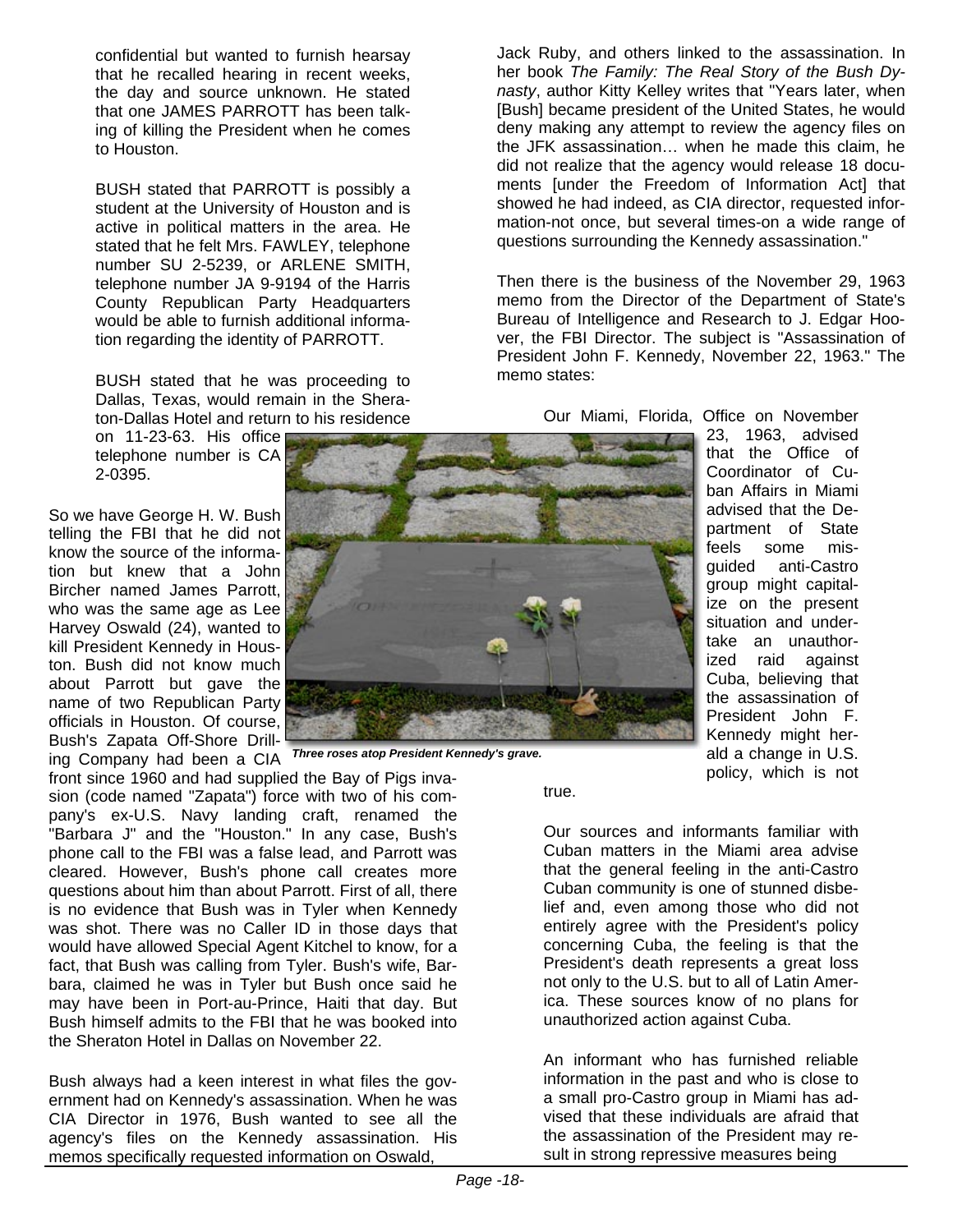taken against them and, although pro-Castro in their feelings, regret the assassination.

The substance of the foregoing information was orally furnished to us, George Bush of the Central Intelligence Agency and Captain William Edwards of the Defense Intelligence Agency on November 23, 1963 by Mr. W.T. Forsyth of this Bureau.

A copy of the above memo was furnished to the Director of Naval Intelligence. That is important for reasons that will be explained in the following paragraph.

Not only was George H. W. Bush, a known CIA operative, in Dallas on November 22 but he was also keeping track of the stance of pro-Castroites in Miami. That would have been important because Lee Harvey Oswald, Kennedy's accused assassin was supposed to be a pro-Communist member of the "Fair Play for Cuba Committee." But he was also associated with the "Anti-Communist League of the Caribbean" and "Friends of Democratic Cuba." And his apparent control officer was FBI agent Guy Bannister, formerly of the Chicago FBI office and a former Naval Intelligence officer, whose office "Guy Bannister Associates, Inc." a CIA cut-out for training anti-Castro Cubans, was located at 544 Camp Street in New Orleans. 544 Camp was also the address used by Oswald's "pro-Communist" "Fair Play for Cuba Committee." The local Office of Naval Intelligence was across the street from 544 Camp.

The Director of Naval Intelligence is made privy, as an "info addee," to the aforementioned State Department memo on the reaction of pro- and anti-Castro Cubans in Miami to Kennedy's death.

Oswald, while stationed at a classified U-2 base in Japan as a U.S. Marine, would have had his security clearance adjudicated by the Office of Naval Intelligence.

Bush's role as a CIA operative in the Bay of Pigs invasion, a military action in which the Office of Naval Intelligence was closely involved, suggests that the other links between Bush, ONI, and the anti-Castro Cuban exiles are not benign.

George H. W. Bush has still other, more oblique links to Kennedy assassin. The Houston-based conspirator James Parrott, Guy Bannister was a fervent John Bircher. Bannister was not only associated with Oswald but also David Ferrie, the commander of a Louisiana Civil Air Patrol unit whose members included not only Oswald but also James Reynolds Bath, the future buddy and Texas Air National Guard pal of George W. Bush. According to one of Bath's former Houston business

associates, Bath became a pilot through the cadet program of the Louisiana Civil Air Patrol, a known recruiting ground for future CIA agents. Six days before Pearl Harbor, the Civil Air Patrol was founded by Dallas oilman David Harold Byrd who also owned the Texas School Book Depository from the 1930s to 1972. Another supporter of the Louisiana Civil Air Patrol was Claire Chennault, the founder of China's "Flying Tigers" and the notorious "Civil Air Transport" of China that later became Air America. Chennault died in New Orleans' murky intelligence-connected Ochsner Foundation Hospital in 1958. In 1964, Byrd apparently removed the "Oswald" window pane from the fifth floor of the Texas School Book Depository and made it a souvenir fixture in his home.

Another connection between Bush and the assassination is George DeMohrenshildt, an anti-Communist White Russian-émigré who befriended fellow White Russian Marina Oswald and her husband Lee upon their emigration from the Soviet Union to Texas, where DeMohrenshildt was involved in the oil business. De-Mohrenshildt's son-in-law told the Warren Commission that is was likely that his father-in-law was involved with the Kennedy assassination. DeMohrenshildt had an interest in pursuing oil exploration contracts with Haitian President Francois "Papa Doc" Duvalier - something that may have involved George H. W. Bush's one-time alibi that he was in Port-au-Prince on November 22, 1963. In March 1977, the House Assassinations Committee was due to interview DeMohrenshildt but just a few hours before his scheduled appearance he was found dead of a "self-inflicted" gun shot wound. When DeMohrenshildt's personal address book was discovered, it was found to contain the following entry:

"Bush, George H.W. (Poppy) 1412 W. Ohio also Zapata Petroleum Midland" Number: "4-6355"

From the directory entry it appeared that DeMohrenshildt, who was rumored to be with the CIA, knew George H. W. (or Poppy as his family calls him) from before 1959, when Bush moved from Midland to Houston. It is also noteworthy that while he was taking care of the Oswalds during 1962, DeMohrenshildt was in close contact with Admiral Henry Bruton, the former Director of Naval Communications, who would have played an important supporting role for Naval Intelligence's activities in the Bay of Pigs invasion.

As I walked away from President Kennedy's grave site this morning - looking forward to another one mile detour around the normal direct access walkway - I pondered why the Pentagon and the White House would dishonor our 35th President in such a manner on the anniversary of his murder. But then the words of President Kennedy's Inaugural Address on January 20, 1961 sprang to my mind: "In the long history of the world, only a few generations have been granted the role of defend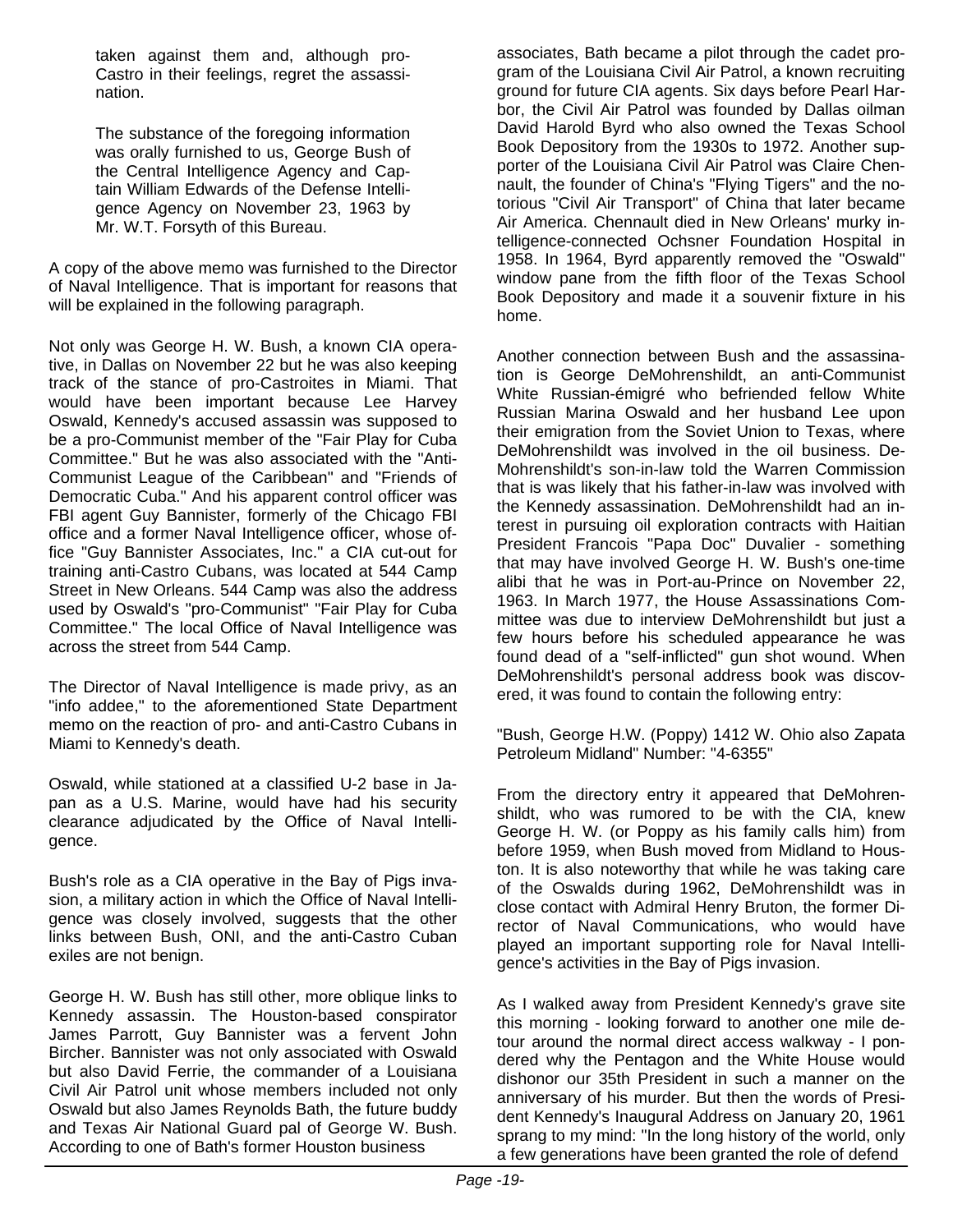ing freedom in its hour of maximum danger. I do not shrink from this responsibility - I welcome it. I do not believe that any of us would exchange places with any other people or any other generation. The energy, the



*The "Eternal Flame" - still casts a glow on an otherwise dark and gloomy Washington.*

faith, the devotion which we bring to this endeavor will light our country and all who serve it-and the glow from that fire can truly light the world."

Kennedy spoke of light. The Bushes speak of fear and gloom and they represent darkness. If he were alive today, Kennedy would agree that as with World War II and the Cold War, freedom is once again in its "hour of maximum danger" - a danger from within the United States, from within the country's own institutions of government. By closing off the roads leading to Kennedy's Eternal Flame, the Bush administration is once again showing its contempt for America's traditions, its past. But as suggested in this article, the Kennedy assassination may be something the Bushes do not want that Eternal Flame to illuminate.

Ironically, on the morning of this 41st anniversary of President Kennedy's assassination, the Associated Press filed this report from Houston:

> A private jet that was en route to Houston to pick up former President Bush clipped a light pole and crashed Monday as it approached Hobby Airport in thick fog, killing all three people aboard.

> The Gulfstream G-1159A jet, coming into Houston, went down about 6:15 a.m. in an undeveloped area 1 1/2 miles south of the airport, officials said. The former president had been scheduled to travel to Ecuador for a conference.

God does, it appears, work in mysterious ways.

Wayne Madsen is a Washington, DC-based investigative journalist, author, and syndicated columnist. He is the author of the forthcoming book, *Jaded Tasks: Big Oil, Blacks Ops & Brass Plates*.

# **The Power of Delusion The Power of Delusion**

**By** 

#### **Dale Allen Pfeiffer and Elizabeth Anne Pfeiffer**

*[In "Snap Out of It," Mike Ruppert advised readers not to be hypnotized by either the bogus election or its appalling result. The Left is vulnerable to a trance-inducing melody that repeats, and repeats, "you were cheated… cheated… cheated… it isn't fair… no fair... no fair." The danger is that this particular fraud - the pseudo-election of 2004 - will absorb their attention while implying that the rest of American institutions are more or less intact. Those institutions are, of course, rapidly crumbling.*

*Here Dale Allen Pfeiffer examines the much larger hypnosis, whose captive audience numerically dwarfs the Left wing of the Democratic Party. This is the Puritanical spell that afflicts those tens of millions who regard Bush as some sort of virtuous hero, rather than the "mentally ill empty suit" one reads about in Crossing the Rubicon. Why do they do it? Here are fifteen reasons, a set of techniques used by the image-managers and their elite employers in a successful effort to monopolize the freedom to persuade and to suggest. "The Power of Delusion" is especially rich in sources for further reading. Enjoy. -JAH]*

> *Much madness is divinest Sense-To a discerning Eye-Much Sense- the starkest Madness- 'Tis the Majority-In this, as All, prevail-Assent-and you are sane-Demur-you're straightway dangerous--- And handled with a Chain-*

-Emily Dickinson (poem 435), c. 1862

What is going on with the US population? How could anyone vote for George W. Bush? This guy shouldn't be in the White House, he should be in prison. And now, with the fascists vindicated in the White House and in control of the House and the Senate (and soon the Supreme Court), the future is wide open. We will likely see more war, more death, and the complete pillaging of the US economy and our social system (social security, medicare, school budgets). We could see not only the outlawing of abortion, but the criminal prosecution of any woman who obtains an abortion. We could see the reinforcement of the Patriot Act, the scrapping of the Bill of Rights, and the full establishment of a police state. We could see a nuclear attack, ecological devastation, and the impoverishment of the working class.

Is this the future for which approximately half of the US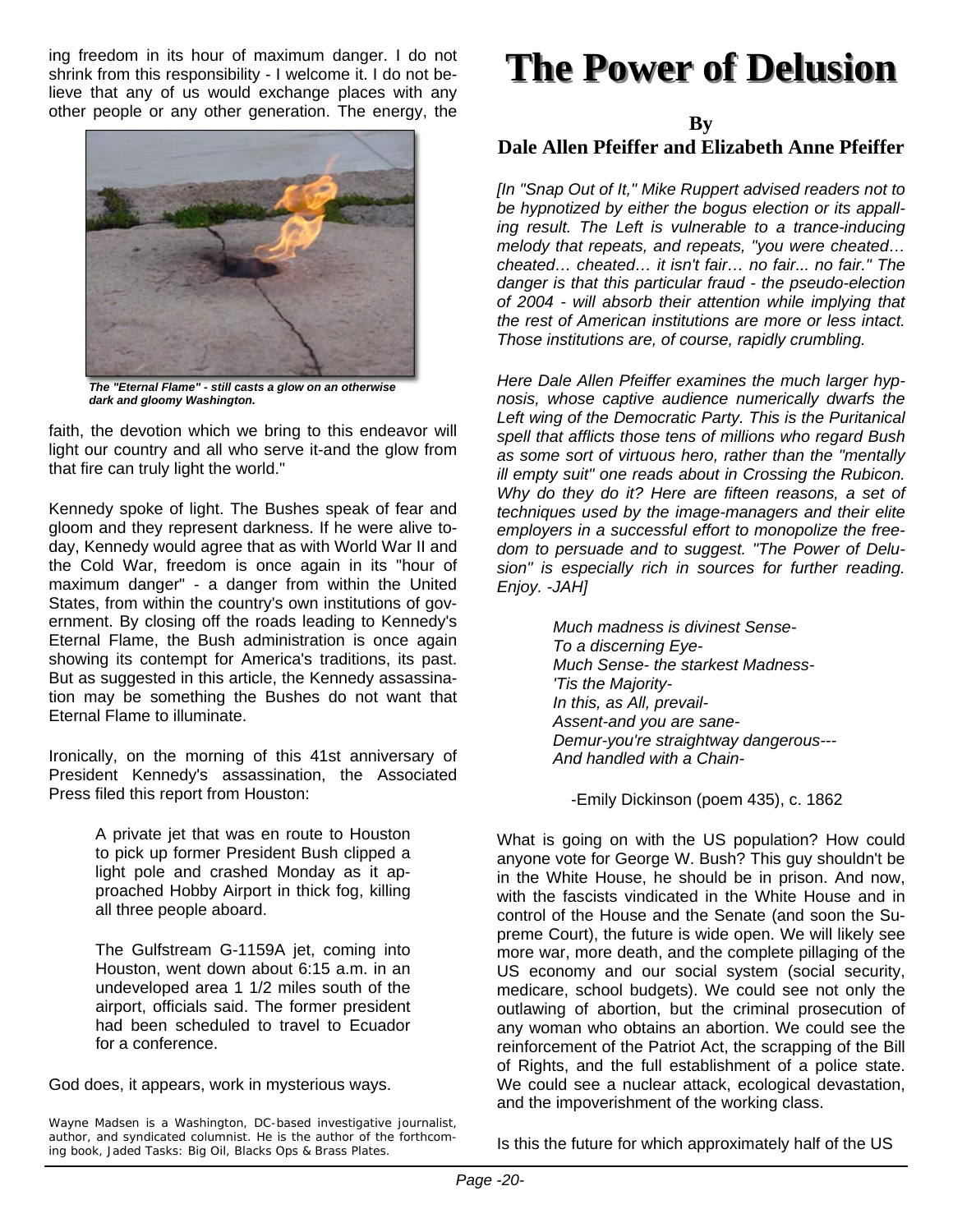population voted? Are these people brain dead or what?

Contrary to the way we might feel about it, the people who supported Bush are not stupid. Nor are they in favor of the future outlined above. These people truly believe that they are voting for a better, safer world. A world where moral values are enshrined and where terrorism is thwarted by a strong military. A world of continued prosperity which extols the superiority of the American dream. In a word, they are deluded. (For a study on just how deluded Bush supporters are, see *The Separate Realities of Bush and Kerry Supporters*, Kull, Steven, et al. The PIPA/Knowledge Networks Poll, 10/21/2004.

http://www.pipa.org/OnlineReports/Pres\_Election\_04/ Report10\_21\_04.pdf.)

How can such a large percentage of the US population remain blinded by denial in the face of so much evidence which flatly contradicts their view of reality (and isn't such delusion a feature of psychosis)? When the rest of the world clearly sees and deplores what is happening, how is it that a majority of the US populationwhich prides itself on freedom of information and informed democracy-has not clue what is really happening? How is this delusion being maintained? Through a few simple techniques.

#### **1. Promote a system of socialization in schools that trains people to respect and obey authorities and not to question the system.**

The ideological purpose of school is to inculcate students into a system of obedience which will prepare them for the workplace and turn them into complacent, unquestioning citizens. Teachers are themselves indoctrinated while they are still in college. When I once looked into obtaining a teaching degree at a major teaching university, I was first given a verbal examination to find out how I would handle various situations. The exam concluded that I had a tendency to handle things in a non-authoritarian manner (that is, I tried to teach students to think for themselves and give them a voice in decision making), and I was told I would have to go through a program of behavioral modification before I could undertake a teaching degree.

Students are expected to obey teachers and to ask permission for everything, including attending to their own bodily functions. Free time is severely restricted and any child who shows a tendency to daydream is deemed afflicted with attention deficit disorder and recommended for medication. Creative and individualistic thinking is allowed only within narrow channels. To paraphrase Utah Phillips, our educational system equips us with the tools of the ruling class, but teaches us nothing of the history and the tribulations of the working class.

For a thorough discussion of the educational system,

please read *The Underground History of American Education*, written by John Taylor Gatto, New York State teacher of the year in 1991. Mr. Gatto subsequently resigned from his teaching position, and dedicated his life to teaching people about the true nature of the educational system and the development of alternatives. You can read his book online or purchase a print copy at http://johntaylorgatto.com/underground/. For a short article by Mr. Gatto on the first six lessons all school children in the US are taught, go to this site http:// www.cantrip.org/gatto.html. Another short overview of the US educational system can be found at http:// www.hermes-press.com/education\_index.htm. For a classic alternative to the US educational system, read Francisco Ferrer's *The Origin and the Ideals of the Modern School*, http://dwardmac.pitzer.edu/ anarchist\_archives/bright/ferrer/origin.html.

#### **2. Encourage and rely on a social system where anyone who dissents is viewed as deviant.**

This factor ties in with the socialization process of the schools mentioned above, and with the religious fundamentalism mentioned below. Once you vocalize your dissatisfaction with the current socioeconomic system, you become an outcast and may even be viewed as a pervert. This ostracism has been observed and commented on by social psychologists in a number of social settings. This mechanism is responsible for the insular quality of most social groups, and breeds the "either you're with us or against us" mentality espoused so recently by George W. Bush. Through this mechanism, the influence of the social pariah is limited. The dissident's only hope is to join a social group which shares his or her views. See *Whistleblowers: Broken Lives and Organizational Power* by C. Fred Alford (Cornell U. P., 2001).

#### **3. Rely on and encourage family dysfunction, so that people are reacting from their own inner wounds and seeking acceptance and forgiveness.**

Coming from a dysfunctional family, a man or a woman is less likely to practice critical thinking and more likely to think in a reactionary manner based on his or her personal emotional wounds and immature psyche. A member of a dysfunctional family generally harbors some feelings of inadequacy and will strive to conform and be a good citizen in order to gain acceptance and to be forgiven for his or her perceived faults or failings. For a powerful study of the relationship between authoritarian parenting and the espousal of punitive and authoritarian policies in adult life, see *The Politics of Denial*, by Michael Millburn and Sheree Conrad (M.I.T. Press, 1998).

#### **4. Reinforce the atomization of society so that peo-**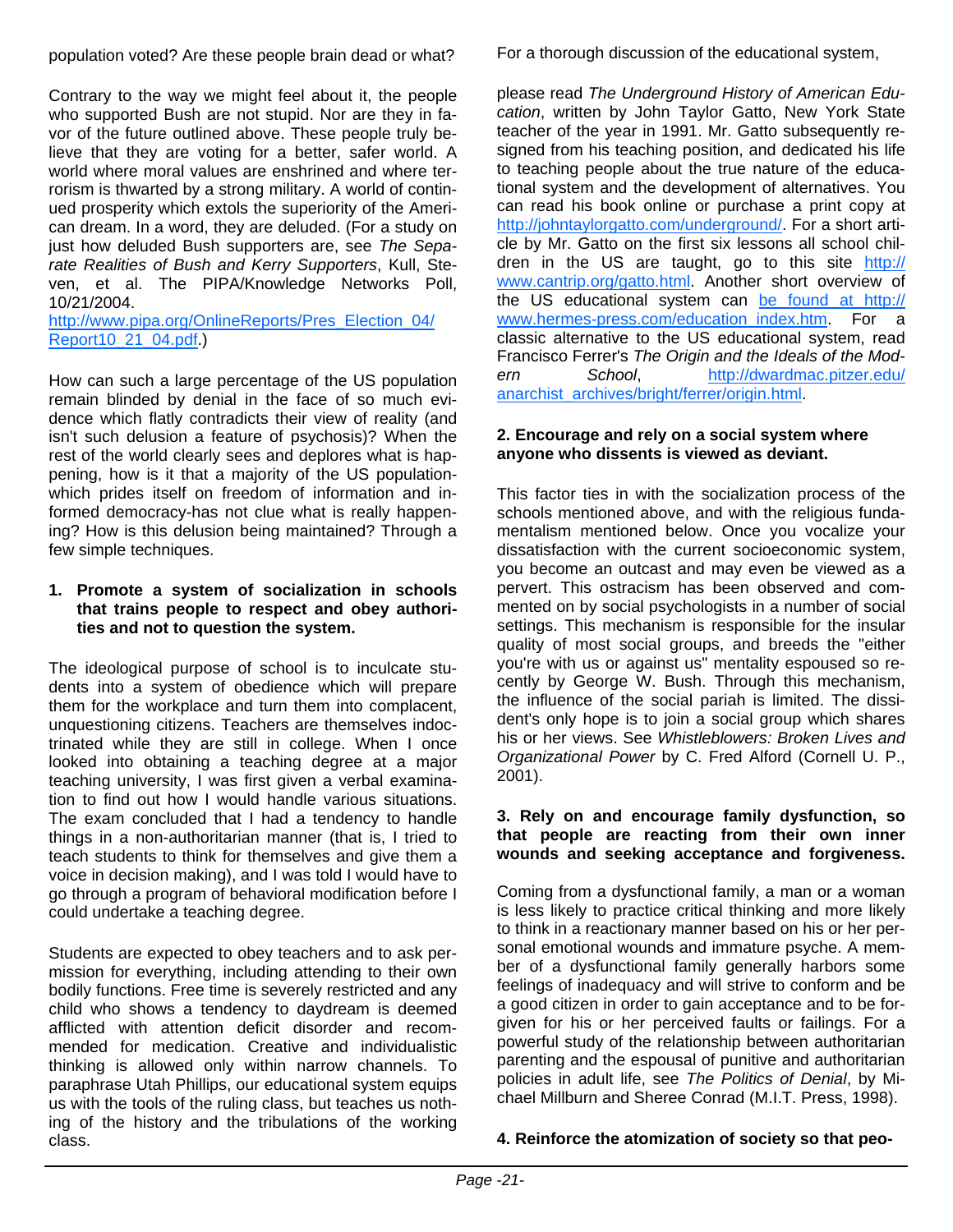#### **ple have fewer opportunities to communicate openly.**

The atomization of society is an effect of the commercialization of everyday life and the privatization of the commons, along with the growth of private car ownership. The barn raising, the fall harvest, the sewing circle, the Sunday picnic, and barter have been replaced by freeways, shopping malls and television. The effect of this atomization of society is the limitation of public discussion and social activity. Instead of basing your view of reality on the world you perceive around you and an open discussion of issues, reality largely becomes a construct of the electronic media. Neighbors become nuisances at best, and the community at large is perceived to be a hostile place of drug fiends, rapists and muggers. The friendly stroll is replaced by the harassed drive where you must vie for the road with other aggressive drivers. The friendly barter or community market is replaced with an impersonal commercial outlet where you must compete with other shoppers for overpriced goods which are generally supplied by underpaid workers. See *Geography Of Nowhere: The Rise And Decline of America's Man-Made Landscape*, by James Howard Kunstler (Free Press, 1994), and *Bowling Alone: The Collapse and Revival of American Community*, by Robert Putnam (Simon and Schuster, 2000).

**5. Keep people stressed, afraid and insecure, while reporting that the economy is improving using only data for the upper percentiles of the population.** This factor actually comprises several factors which interact to keep people in a state of confusion, frightened, insecure and wondering where they went wrong.

Though it is instilled in us at public schools that this is a free country where anyone can become a millionaire if she simply puts her mind to it, people find themselves struggling just to stay afloat, working long hours or holding down two or three jobs. The effect is to keep workers stressed, preventing them from thinking clearly and leaving them without the time and inclination to study the important issues and take a critical look at major events. The stressed individual is, instead, inclined to simply accept what is presented to him or her in a few minutes of televised news broadcast or in a glance at the headlines of the daily newspaper.

While struggling to stay afloat, the stressed worker is presented with a picture of a healthy and robust economy, where the stock market is bounding and the economy is awash in prosperity. This picture of economic prosperity is not tainted by statistics such as the number of chronically unemployed who have used up their unemployment benefits, or the number of underemployed. This economic picture does not mention that in comparison with the cost of living the wages of the average worker have actually been in decline for the past thirty years, or that CEOs now make up to 500 times what

their blue collar employees earn. It does not mention how overvalued the stock market has become, the derivatives bubble, the housing bubble or any of the other bubbles which are preparing to burst with disastrous effect. It avoids discussing how our economy is subsidized by money laundering, or the large scale looting of our economy. Nor does it portray the level of personal debt, or the skyrocketing number of bankruptcies and foreclosures.

In short, the struggling worker is given a picture of the economy from the perspective of a CEO, to go along with the ruling class history which was taught to him and her in school. In trying to reconcile this image of reality with their own struggle to stay afloat, the stressed worker is often left to conclude that he is at fault for failing to take advantage of all the opportunities around him, or that she is simply plagued by bad luck.

On top of this, we are bombarded with sensationalized news stories (murders, rapes, robberies, drive-by shootings) which serve to frighten us and make us more wary of social interaction. And then there are the terrorist alerts issued periodically by the Department of Homeland Security: vague, undefined alerts whose purpose can only be to increase public paranoia.

For an interesting examination of how our economy actually works, check out Catherine Austin Fitts' website, http://www.solari.com. And her overview, Narco-dollars for Beginners, archived at http://www.ratical.com/coglobalize/narcoDollars.html. Michael C. Ruppert also does any excellent job of mapping out the economy in his book, *Crossing the Rubicon: The Decline of the American Empire at the End of the Age of Oil* (New Society Publishers, 2004). For an honest look at economic indicators, I recommend http://www.dailyreckoning.com, http://www.dailyreckoning.com, and http:// www.prudentbear.com. Also consider *Damned Lies and Statistics: Untangling Numbers from the Media, Politicians, and Activists* (U. of California Press, 2001), by Joel Best.

#### **6. Support reactionary thinking and religious fundamentalism. And encourage the projection of fears and personal faults onto the Other, making him / her / them the enemy.**

More than just the opiate of the masses, religion is a control mechanism. All theistic, organized religions tend to subject their believers to authoritarian control. One of the founders of the current fundamentalist movement in the US, Rousas Rushdoony, founder of the Christian Reconstruction Movement, wrote that "Christianity and Democracy are inevitably enemies." (*The Independent Republic*, R.J. Rushdoony, 1964.) While Rushdoony's ideas for a biblical reworking of the US Constitution and social structure are considered extreme, all of the platforms and goals of the religious right can be traced to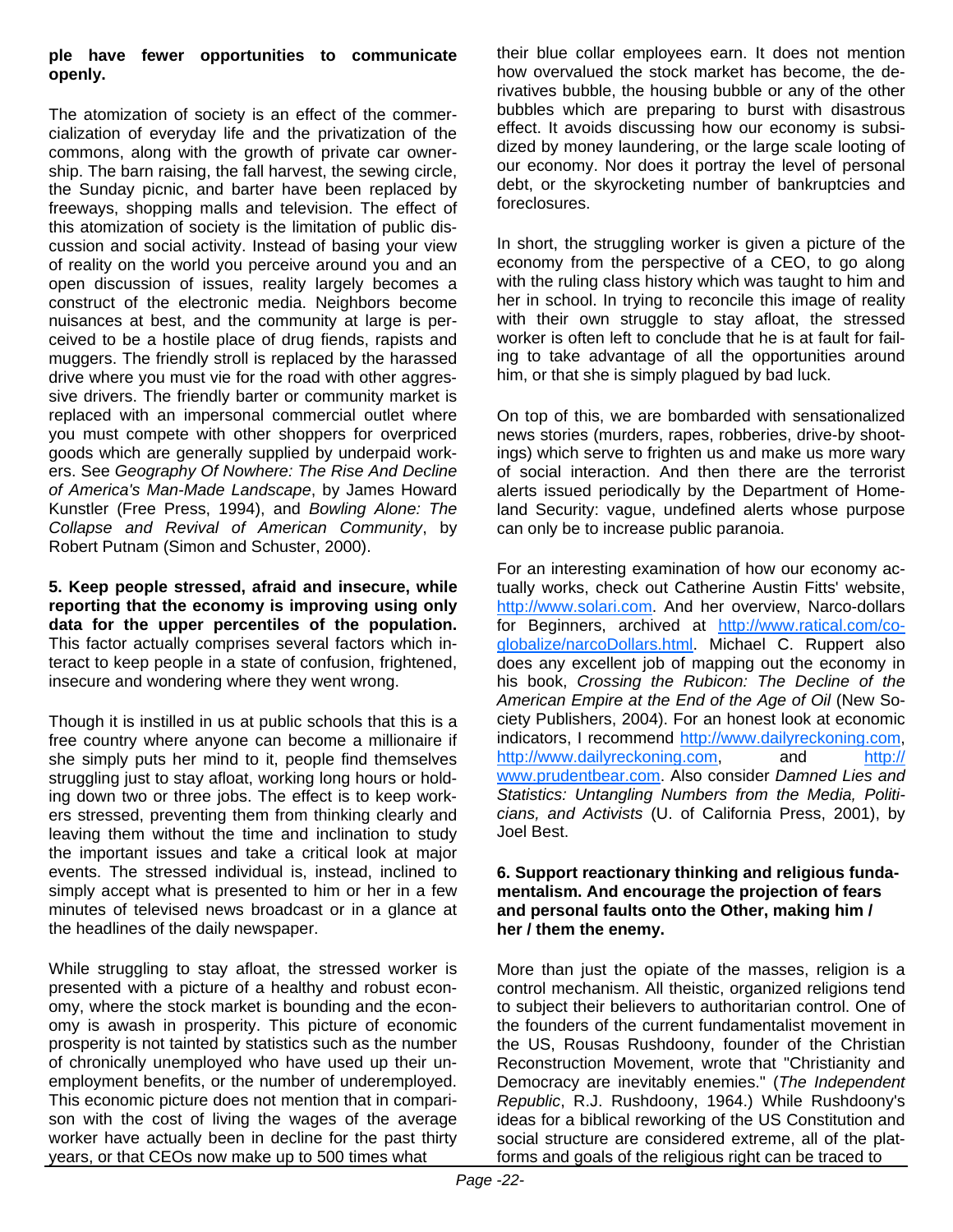his ideas.

#### **7. Throw any residual dangerous information down the memory hole.**

The war in Afghanistan (You mean we've still got troops there?), the prison camp at Guantanamo (We're still holding prisoners there? Haven't they gone to trial?), weapons of mass destruction (I don't remember them saying we had proof positive, much less that they could attack the US). As soon as I get out of work this evening, I've got to take Billy to the dentist, and then pick up Suzy from soccer practice. I guess it's MacDonald's for dinner again tonight.

When people are overworked, left too stressed and fatigued in their off time to engage in critical thinking, and bombarded by media input which actually helps to numb their cognitive faculties, is it any surprise they can't remember what happened yesterday?

#### **8. Rely on the media to underreport serious issues and leave out important details.**

Have you heard much about the war in Afghanistan? The Plame investigation? The Congressional investigation into the Bush administration's WMD claims? What about these so-called Iraqi insurgents, where are they all coming from? Have you heard anything about Pakistani ties to Al Qaeda or the 9/11 hijackers? I'll bet you did hear about Saddam Hussein's supposed connection to Al Qaeda, but did you see the subsequent retractions? If you're reading FTW, you probably know about all this - but most of the people around you do not. For a critique of the selectivity and self-censorship of the mainstream media, see the classic study by Noam Chomsky and Edward S. Herman, Manufacturing Consent: The Political Economy of the Mass Media (Pantheon, 1988). For a critique of the selectivity and self-censorship of the "progressive" media, see: http://www.questionsquestions.net/gatekeepers.html, and http://www.oilempire.us/gatekeepers.html.

#### **9. Rely on the media to present a frame of reality which places an honest assessment outside of the viewer's comfort zone.**

All of the sit coms and TV dramas, all of the commercial music and Hollywood movies either present us with some variation of the American dream, or they paint the world as a dangerous place fraught with peril. Even our evening news is staged so that the anchors appear wholesome, trustworthy pillars of the community commenting on what is socially acceptable and what is morally deplorable. Consume and be happy, we are told, but don't venture out into your own neighborhood. Rarely are we informed of the social costs of our American dream, or the destructive side of mass consumption. When this dark side of the dream does intrude, we feel uncomfortable and powerless. It's a shame, but it's best not to think about it.

#### **10. Count on the complicity and compromises of your opponent, while utilizing these complicities and compromises to present yourself as the honest candidate.**

Kerry could not do the right thing and condemn the Iraqi invasion as unlawful, otherwise he would be guilty of war crimes for voting in favor of the war. Therefore, his stance was disingenuous, and people could detect that he was not being honest. Bush, on the other hand, has been saying the same thing all along, and truly believes in what he is doing (and that is the scary thing). The Democrats, in general, give lip service to supporting the working class and then go on to act in behalf of their corporate sponsors. Meanwhile, the Republicans are quite open about their corporate allegiance, while courting the moral concerns of the religious right.

#### **11. Repeated denial of culpability on major issues which could result in criminal charges (i.e. WMD, prisoner torture, 9-11 complicity, the Plame investigation).**

Bush vigorously maintains that he has made no mistakes during his years in office. Meanwhile, his administration continually sidesteps on major issues where they are culpable, lying to Congress and the public about Iraqi weapons of mass destruction, denying that they encouraged the torture of prisoners, denying that they had any foreknowledge of or involvement in 9/11, refusing to release important records of Cheney's energy task force - the list goes on and on. The repetition serves to drill what they are saying into the public consciousness, even when it is an outright lie. Part of this robotic repetition of patent falsehoods is based on Bush's personal pathology, and part is based on an incredibly cynical practice of strategic opinion management by his handlers, chiefly Karl Rove. For the former, see for instance *The Bush Dyslexicon: The Sayings of George W. Bush* (W.W. Norton, 2002) by Mark Crispin Miller, excerpted at: http://www.alternet.org/story/10988; also, *Bush on the Couch: Inside the Mind of the President* (Regan Books, 2004), by Justin A. Frank. For the latter, see *Bush's Brain: How Karl Rove Made George W. Bush Presidential* (Wiley, 2003), by James Moore.

#### **12. Appeal to emotions using keywords and images; subconscious suggestion through staged media events.**

How many times have we seen Bush speaking with a gathering of police, firemen, or military personnel in the background? The implication is that he has their full support. How many times during the campaign did we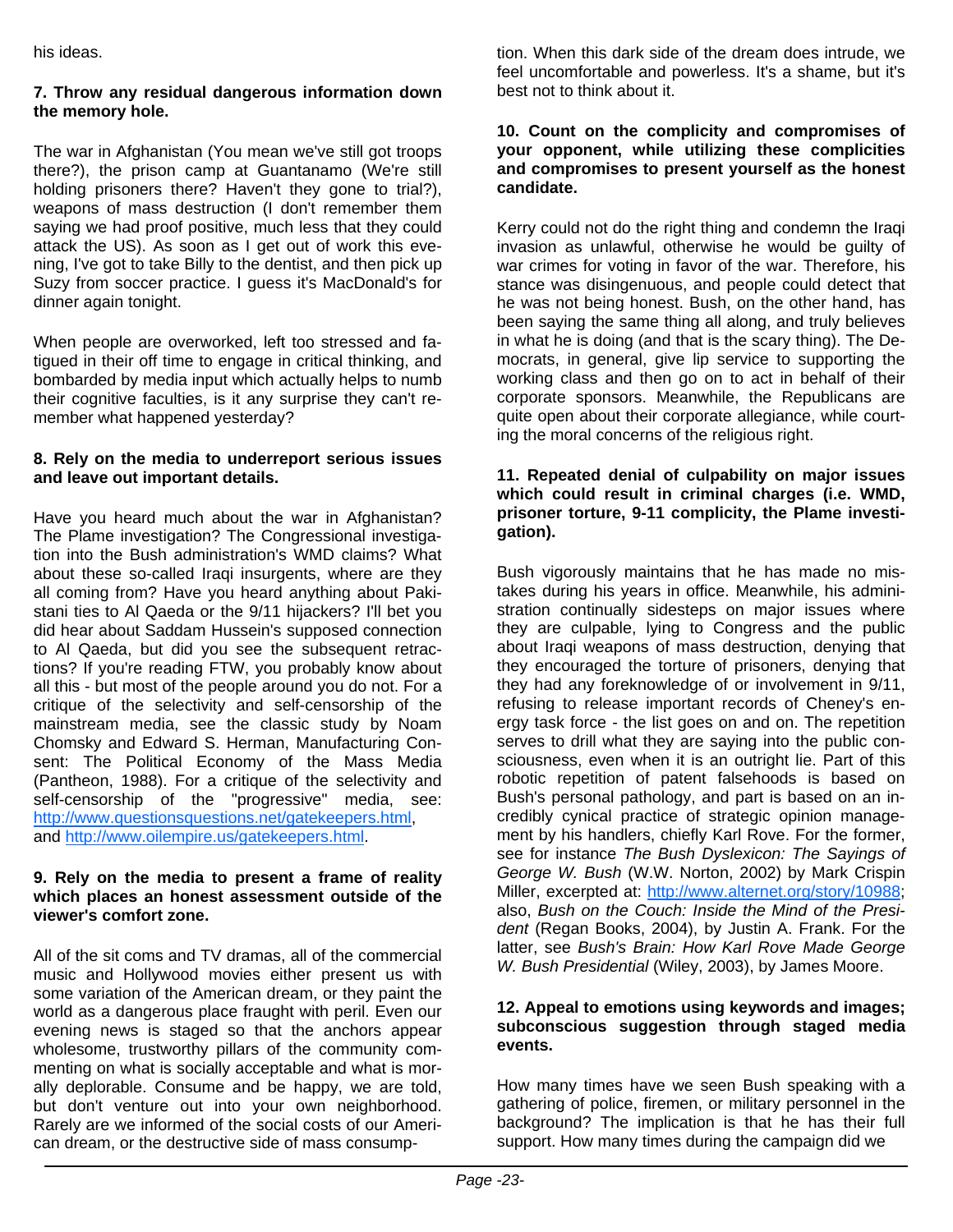see Bush dressed casually, leaning on the platform, chewing the fat with common folks? How many times has he linked the words pride, American and freedom? How many times has he linked the words terrorist and evil?

#### **13. Control the terms of conversation and debate using verbal framing. neurolinguistic programming (NLP).**

The terrorists have declared a war on freedom while our imperialistic efforts are a War on Terrorism. The invasion of Iraq is a mission to free the Iraqis from dictatorship and bring democracy to the region. Ditto Afghanistan. There is no Iraqi resistance, it is a terrorist insurgency. The legislation which trimmed the Bill of Rights was the Patriot Act. The effort to limit our freedom, crush diversity, and oppress women and minorities is a desire for moral values. Right?

For more on framing and how it is used in politics, see http://www.rockridgeinstitute.org/perspectives/

simple framing. See also the work of George Lakoff, including Moral Politics : *How Liberals and Conservatives Think* (Chicago, 2002), and *Don't Think of an Elephant: Know Your Values and Frame the Debate--The Essential Guide for Progressives* (Chelsea Green, 2004). Anyone interested in this issue should also read George Orwell's great essay of 1946, "Politics and the English Language," found online in its entirety at various sites, e.g.: http://www.resort.com/~prime8/Orwell/ patee.html.

#### **15. Focus on minor, sensationalized issues which favor your candidate.**

This year it was gay marriage. While polls show that the majority of Americans could care less whether a gay couple gets married or not, the religious right galvanized their followers around this issue. With the divorce rate as high as it is, what does that say about the sanctity of marriage? I suspect the religious right was worried that gay couples would have a lower divorce rate than heterosexual couples. Common decency makes it obvious that consenting adults ought to marry whom they choose - but to spell that out is to legitimize the artificial frenzy that moved this issue to the center of an entire election.

#### **Conclusion**

We have reviewed some of the major factors behind Bush's popular support. As Mike Ruppert says, while documenting voting irregularities is important, it is an exercise for historians. If we are to have any hope of changing the direction in which this country is heading, then we have to understand why so many people supported Bush against their own economic, ethical, social and spiritual interests. Analyzing the factors enumerated above, we must develop new strategies for breaking through delusion and denial so that we can help bring people to their senses before our Constitution is completely supplanted by Christian Fascism.

#### **Additional Sources**

In addition to the sources mentioned above, I urge everyone to read the following books and web pages. In order to preserve our freedom, we need to learn how government, industry and the media influence the way we think.

*Brainwashing America*, Norman D. Livergood. http:// www.hermes-press.com/brainwash1.htm. An excellent web page from an excellent web site.

*Television and the Hive Mind*, Mack White. http:// www.mackwhite.com/tv.html

*Stepford Citizen Syndrome: Top Ten Signs Your Neighbor is Brainwashed*, Maureen Farrell. http:// www.democraticunderground.com/ articles/02/09/05\_stepford.html

*PR! A Social History of Spin*, Stuart Ewan, Basic Books. http://www.bway.net/~drstu/home.html

*The Father of Spin: Edward L. Bernays and the Birth of Public Relations*, Larry Tye, Owl Books. http:// www.prwatch.org/prwissues/1999Q2/bernays.html

*Weapons of Mass Deception: The Uses of Propaganda in Bush's War on Iraq*, Sheldon Rampton & John Stauber, Jeremy P. Tarcher (publisher).

*Toxic Sludge Is Good for You!: Lies, Damn Lies and the Public Relations Industry*, John Stauber & Sheldon Rampton, Common Courage Press.



**FTW's #1 selling DVD: FTW's #1 selling DVD: The Truth and Lies of 9-11**

#### **Get your copy now! Only \$24.95 + s&h**

Available online at: Www.fromthewilderness.com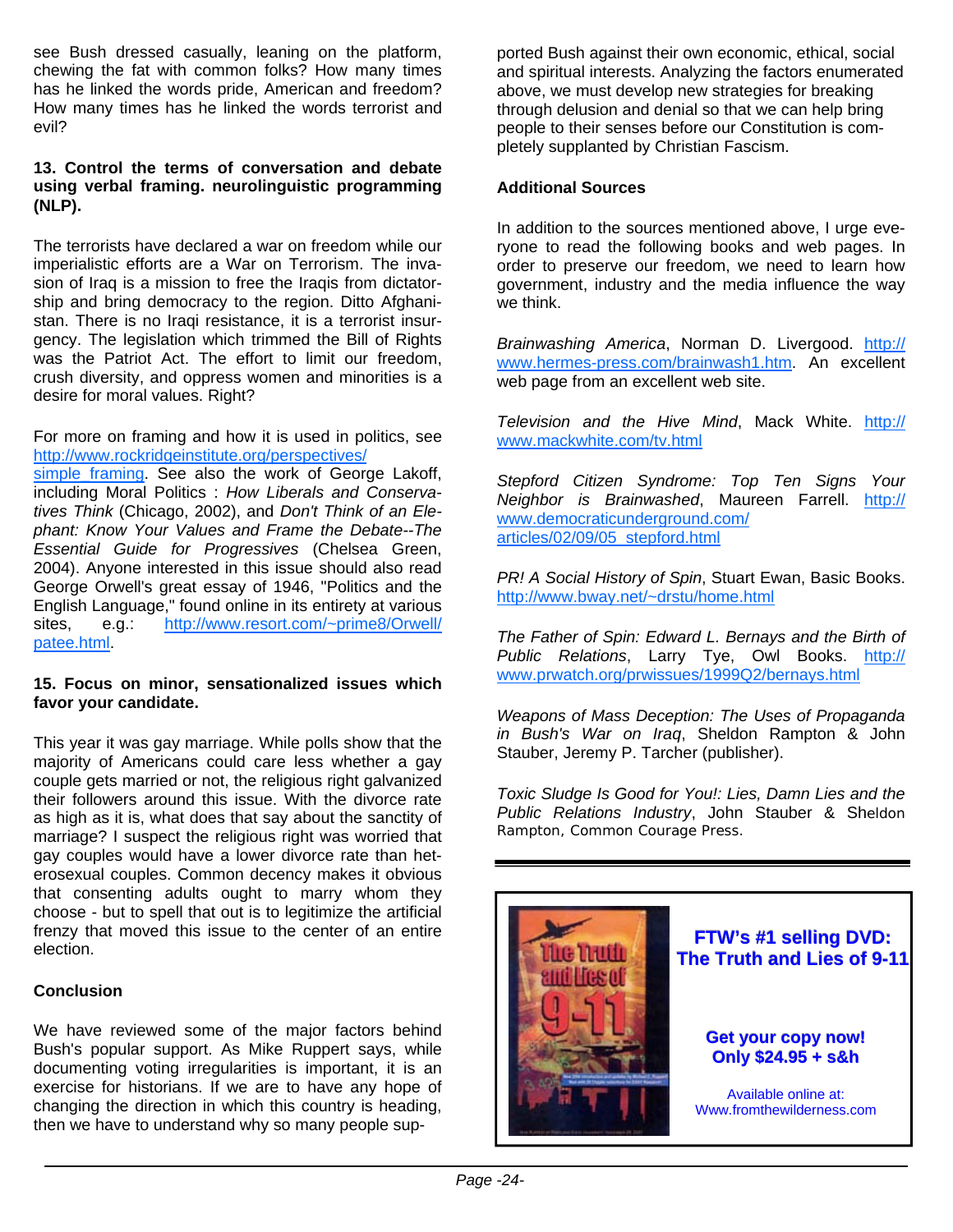## **Cynthia McKinney: Cynthia McKinney:** "We Need Narco News, and It Needs Us"

#### **A Letter from Georgia's Congresswoman-Elect on the Need for Authentic Media**

#### **By Cynthia McKinney Please Distribute Widely**

November 9, 2004

Dear Friend,

I am one of the silver linings to come out of Election Day 2004 in the United States.

After being driven from my seat in Congress two years ago by a hostile corporate media that seeks to demonize those



of us who speak our minds and our hearts against power, the voters of Georgia's Fourth Congressional District returned me to Washington on November 2nd.

I return to Washington ready to fight.

But before I get to Washington in January 2005, I ask you to join me in contributing to the Internet newspaper that made a free online media possible in the United States and elsewhere: Narco News.

When we contribute to the journalism of Narco News through The Fund for Authentic Journalism, we in Civil Society also become co-publishers of the newspaper - a pioneering experiment

iia McKinney that is working to bring democracy to the Media. Read more about this innovative project, and

make a contribution today, at this link: **http://www.authenticjournalism.org**

Here is why our contributions to The Fund for Authentic Journalism and participation in *Narco News* are so urgently important today:

The voters brought me back from the political grave in disobedience to a Commercial Media that told them I was too radical for the United States Congress. They endlessly repeated falsehoods about my family and me. They distorted my political positions. If you know the story of the Fourth Congressional District in Georgia, you already know the score.

But the voters saw through the Commercial Media this time. Why?

Because an alternative media is rising from below, through which we were able to correct the record, and allow authentic truth to shine its light above all the lies.

The cutting-edge of that alternative media exists on the Internet. It would not have existed in 2004 if not for the heroic battles fought by *Narco News* three years ago to win press freedom rights for Internet journalism.

It was *Narco News* that, through its 2001 New York Supreme Court victory, established First Amendment protections for all Internet journalists. *Narco News* literally opened the legal door through which all other alternative media and bloggers on the Internet marched through to enjoy press freedom.

During that court battle, in September 2001, I wrote an open letter to the law firm that sued *Narco News* and its publisher Al Giordano on behalf of billionaire bankers, and sent a copy to the Court. I said:

*"A respected journalist telling the truth, at risk to his own safety, should not be facing a lawsuit meant to silence him. The lawsuit is without merit. Cease the case immediately and issue a formal apology."*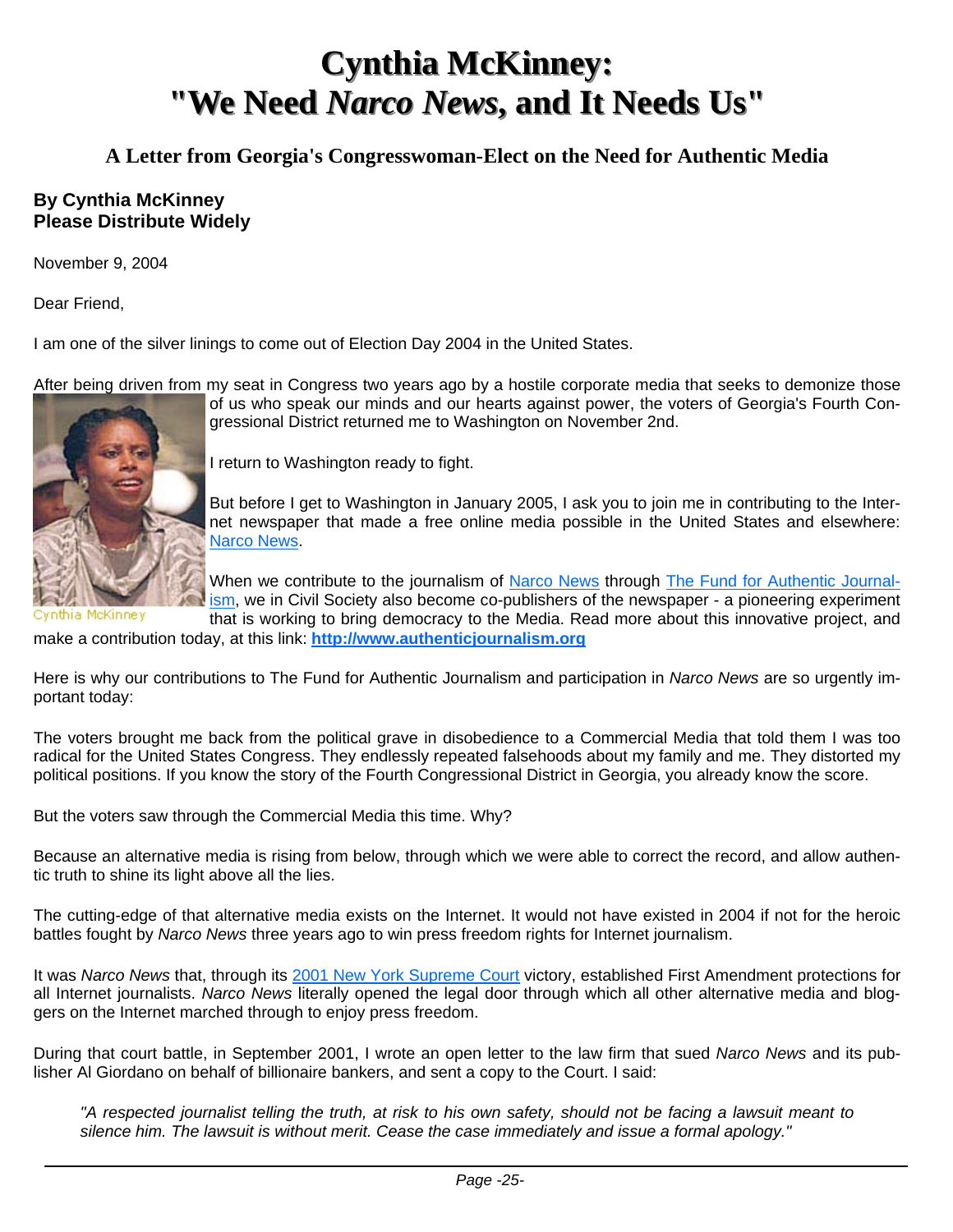Three months later, the New York Supreme Court issued its landmark decision protecting *Narco News* from that billionaire attack, which will be recounted in law school textbooks for decades to come as the turning point for press freedom on the Internet.

None of the online media that exist today - the bloggers, the journalists, the web pages of alternative media - would be able to do what they do if not for the sacrifice and fighting spirit of *Narco News* before them.

Beyond the legal precedent, *Narco News* continues to be the shining lighthouse setting the example for all online and alternative media about how to practice credible journalism that is not beholden to advertisers and big money interests.

What we read on *Narco News* is credible journalism, "reporting on the drug war and democracy from Latin America," that time and time again over four years has changed the course of history. *Narco News* led the way in foiling the coup attempts in Venezuela when the Commercial Media dishonestly claimed that President Hugo Chavez had "resigned." *Narco News*' reporting along the U.S.-Mexico border has become the chosen media of whistleblowers in the DEA, the Department of Homeland Security, Customs, and other law enforcement agencies. I know - because I hear all about it from the Washington insiders - that the border reporting of *Narco News* correspondent Bill Conroy regularly leads to shake-ups, firings, reassignments, and concrete changes in how those agencies operate. Hispanic and black law enforcers, in particular, count on *Narco News* to combat the rampant discrimination inside U.S. border agencies. And *Narco News* has the bureaucratic bosses running scared as a result.

Let's talk about racism in America for a moment. *Narco News* is the only online media of its size that doesn't just talk about combating racism: It is a shining example of a truly integrated, multi-cultural, multi-lingual, grassroots media. The *Narco News* School of Authentic Journalism has trained 100 journalists of conscience over the past two years. Although there is no law requiring *Narco News* to practice affirmative action, *Narco News* walks its talk. At least half of all young journalists given scholarships by *Narco News* are Latin American, and at least half are women.

The right wing has been indoctrinating young journalists with its own scholarship programs for 30 years. The *Narco News* School of Authentic Journalism is the first project of its kind to fight back by building an international army of truthtelling journalists of talent and fighting spirit.

You would think that a project like *Narco News* that does so much so well would be thriving economically. Well, it is not. There is no profit in fighting against greed. But if we, the people, don't act now to democratize the media, the undemocratic money-driven media will continue to make authentic democracy impossible in the United States.

One of the huge lessons from the 2004 elections is the folly of placing all our activist eggs (and funds) in election campaigns. The opposition in the United States raised more than \$100 million dollars in small contributions via the Internet this year. I know my campaign benefited greatly from that trend. You may be one of the donor-activists who gave to my campaign or to others, and if so, I thank you for it.

But for the past three months, while everybody was making online credit card contributions to election campaigns, we forgot about the need to keep the alternative media strong. Donations to The Fund for Authentic Journalism - more than \$60,000 in the first half of 2004 - dried up as everyone's focus was on elections.

Now the election is over - elections, alone, didn't work to change the country or the world - and we need our alternative media more than ever.

*Narco News*, as the first and best example of how non-profit authentic journalism can and does work, is the first of many that we must save and make grow stronger.

More exciting is that our participation in *Narco News* doesn't begin or end with a financial donation. It's the groundbreaking participatory nature of *Narco News* and its online group blog - The Narcosphere - that makes all of us who contribute to *Narco News* partners in the project. There, if we have donated labor as journalists, or money as citizens, we become "co-publishers" of the newspaper, and can comment, criticize, correct facts, add information, and discuss with others every single report published by *Narco News*. I don't know of any other newspaper that gives the readers so much power to directly keep journalists honest and be participants, not just consumers, of the media.

That's why, today, I have signed up for my co-publisher account on *Narco News*, and I ask you to do the same. *Narco News* has created the space for us in Civil Society - no matter what our political party or tendency is; all voices are in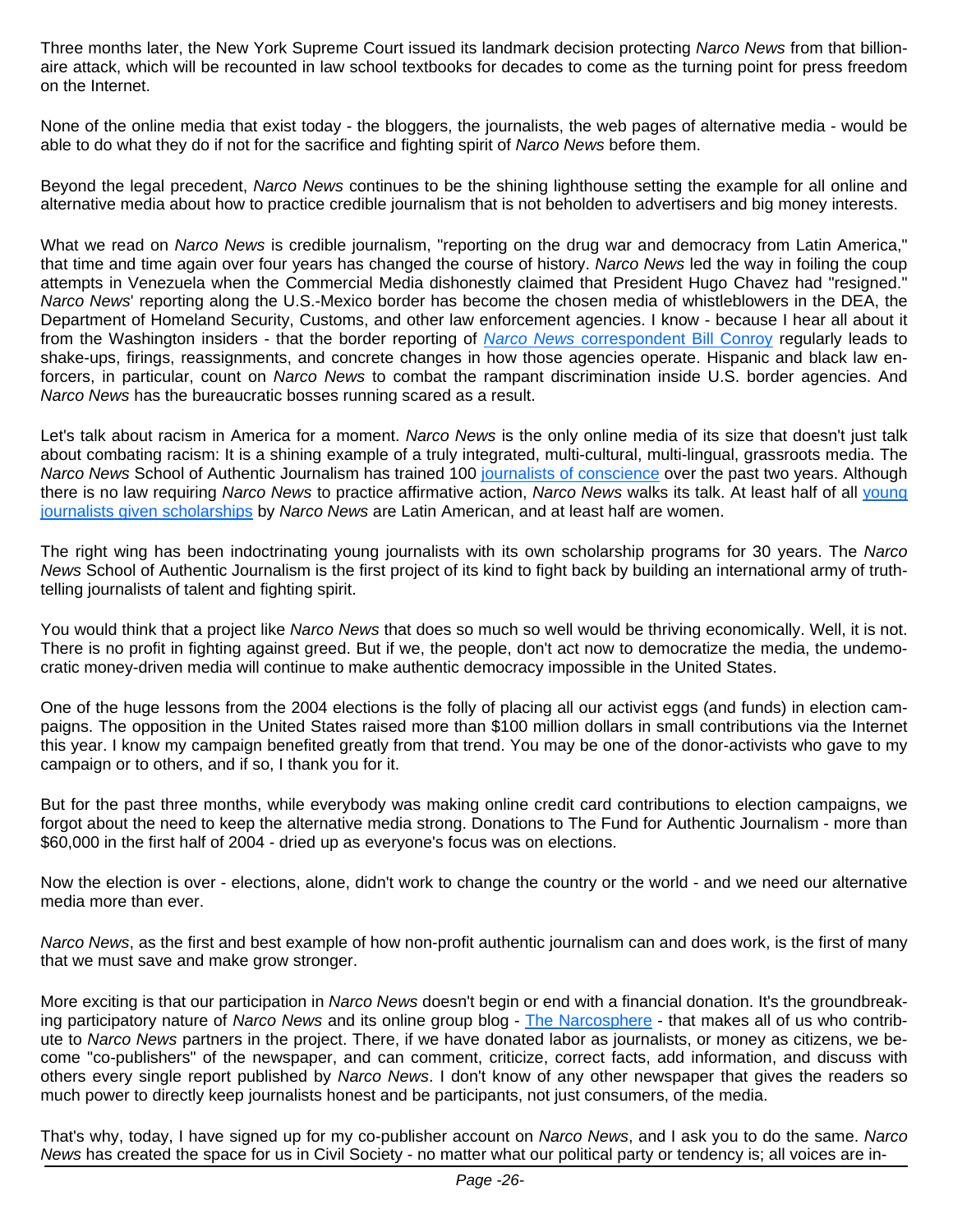vited - to be part of the newspaper.

*Narco News* continues building a revolution in journalism, tearing down the monopoly walls that once gave First Amendment rights only to Commercial Media. You can join me as a co-publisher of *Narco News* by making your contribution today to The Fund for Authentic Journalism.

You can make that contribution online at: **http://www.authenticjournalism.org/**

Or you can send a check made out to "The Fund for Authentic Journalism" at:

#### **The Fund for Authentic Journalism P.O. Box 71051 Madison Heights, MI 48071**

I want to know, when I return to Congress next January, that *Narco News* is on a strong financial footing again. If it is not, my job will be so much more difficult, and not only on the issues of democracy and the drug war, but also on all our priorities for a more just, fair, and open society.

We have all spent recent months in election campaigns, with mixed results, and we have ignored our alternative media to our own peril. The next two months we need to make up for lost time and bring *Narco News* and authentic journalism back to health, because every battle that comes next will be dependent on it.

Authentic Media, and the citizens it mobilized, brought me back to Washington.

Today, let's mobilize together to sweep Authentic Media to its new and rightful place as the path to replacing, and democratizing, all media in our lifetimes.

Without democracy in media, democracy in politics won't be possible. When it comes to the First Amendment, I say "first things first." Let's save and strengthen the online newspaper that founded the Authentic Journalism renaissance. Let's flex our political muscles where it most counts: in building that alternative media.

Let's have another mighty success story before January 1, 2005. If, together, we accomplish this task, then all will truly not be lost come the New Year.

Sincerely, Cynthia McKinney Congresswoman-elect 4th District, Georgia

#### **"The Quintessential Ruppert Package"**  *Book: Crossing The Rubicon AND DVD: The Truth & Lies of 9-11*



**Both for \$32.95! (That's almost 20% off!!)** 



**"Building A Better Map" Lecture Series #2:**  *The highly anticipated follow up to "The Truth and Lies of 9-11"*



This CD is the long awaited sequel to the rapidly selling first installment of the Building a Better Map lecture series. Since the time of its initial release, part 1 of the series, CIA, Drugs, Wall Street and the 9-11 Connection (see below), this series has been extremely popular with professors at universities around the world, economics and energy columnists, and private consultants.

With over an hour of material, part 2 of the series, The Brief Future of Oil, is also a follow up to the groundbreaking video *The Truth and Lies of 9-11*. Listen as Michael Ruppert reveals even more shocking revelations and insight into the real reasons behind 9-11, as well as the on-going pursuit of exposing the reality and consequences of Peak Oil, along with possible solutions to the nearing crisis.

#### **Buy it now at: www.fromthewilderness.com**